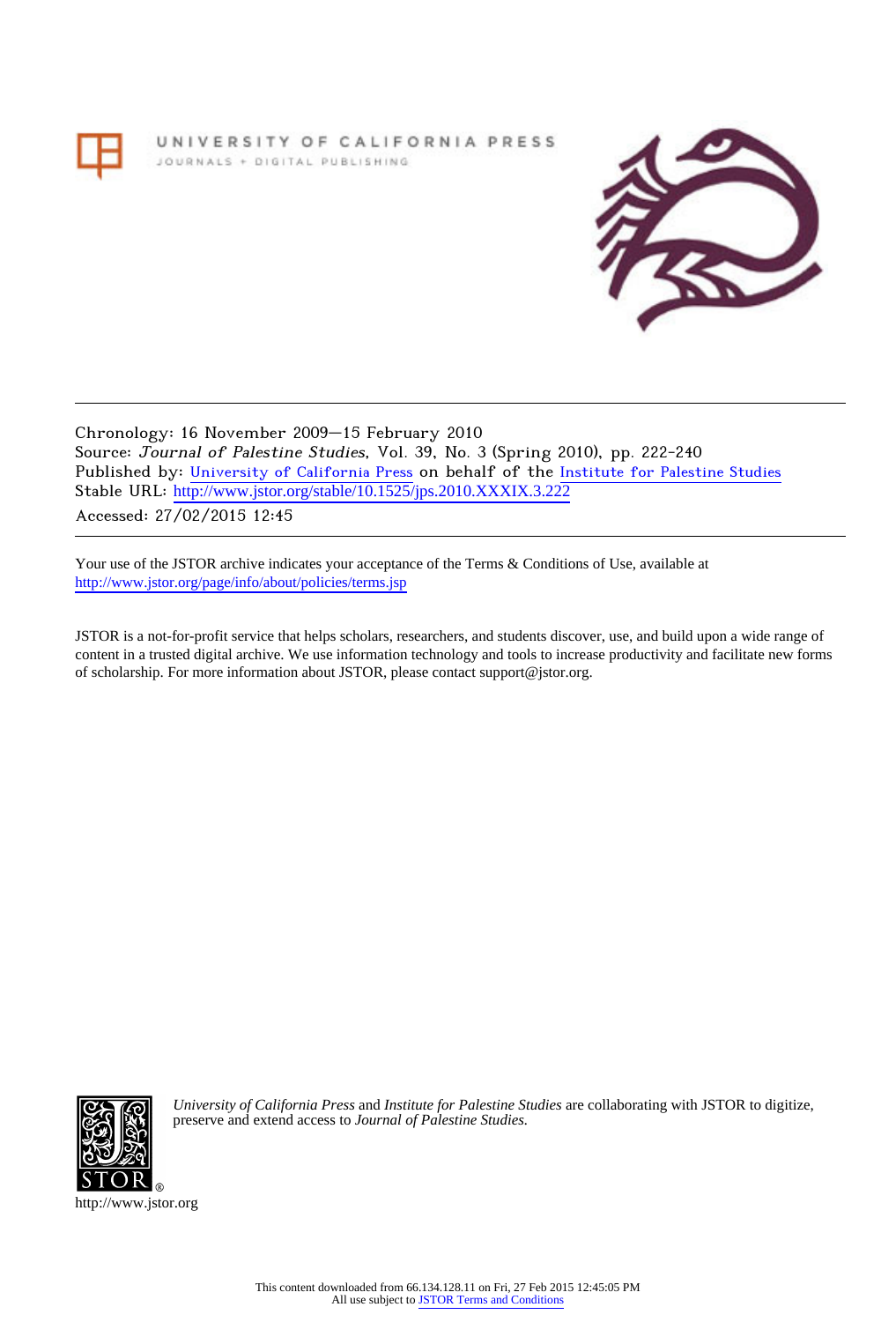# **Chronology**

# 16 November 2009–15 February 2010

Compiled by Michele K. Esposito

*This section is part 105 of a chronology begun in* **JPS** *13, no. 3 (Spring 1984). Chronology dates reflect Eastern Standard Time (EST). For a more comprehensive overview of events related to the al-Aqsa intifada and of regional and international developments related to the peace process, see the Quarterly Update on Conflict and Diplomacy in this issue.*

# **16 NOVEMBER**

As the quarter opens, **Israel**'s siege of Gaza continues, with Israel barring all exports, all but limited humanitarian imports, and most cross-border transit by individuals (with very limited exceptions for extreme medical cases, VIPs, and international NGO workers). Violence in the West Bank is low and restrictions on Palestinian movement between major population centers have eased noticeably. Israeli-Palestinian peace talks are on hold as **Palestinian Authority (PA) Pres. Mahmud Abbas** refuses to resume negotiations until Israel implements a comprehensive settlement freeze (which Israel rejects).Today in Gaza, 4 Palestinians are injured when a smuggling tunnel under the Rafah border collapses. In the West Bank, the **Israel Defense Forces (IDF)** conducts late-night arrest raids, house searches in and around Tubas, in Bayt Fajjar nr. Bethlehem, and in Qalandia refugee camp (r.c.) nr. Ramallah. Of note, **6 IDF soldiers** refuse orders to dismantle structures at an unauthorized settlement outpost; they are relieved of duty pending a court-martial hearing. (NYT 11/17; OCHA, WP 11/18; PCHR 11/19)

# **17 NOVEMBER**

The **Israeli Interior Min.** approves construction of 900 new housing units in Gilo settlement in East Jerusalem, precipitating sharp criticism from the **White House** not only for the Gilo project but for "the continued pattern of evictions and demolitions of Palestinian homes" in Jerusalem; **UN Secy.-Gen. Ban Ki-moon** "deplores" the decision. In the West Bank, the

**IDF** conducts late-night arrest raids, house searches nr. Bethlehem, Hebron (evicting 1 Palestinian family from their home, occupying it as an observation post), Jericho, Nablus. In the Jerusalem environs, **Israeli forces** demolish 2 **Palestinian homes** (1 in Wadi Qaddum, housing 30 Palestinians; 1 in Bayt Hanina, displacing 11 Palestinians). (IFM, NYT, OCHA, PLONAD, WP, WT 11/18; PCHR 11/19)

### **18 NOVEMBER**

**New York State assemblyman Dov Hikind** leads a delegation of **50 Jewish Americans** to lay the cornerstone of a new settlement housing project (Nof Zion) in the Palestinian neighborhood of Jabal Mukabir in East Jerusalem (see Quarterly Update for details). Meanwhile, the **IDF** demolishes a **Palestinian home** and store in Issawiyya (14 residents) on the outskirts of Jerusalem, 4 Palestinian structures in other Arab areas of East Jerusalem, including Silwan. In the West Bank, the **IDF** searches greenhouses nr. Jenin, looking for unlicensed wells; conducts late-night arrest raids, house searches in Tulkarm and nr. Jenin. Also in East Jerusalem, an **Israeli youth** stabs, wounds a **Palestinian laborer** in Ramat Eshkol settlement. The **IDF** also makes 2 incursions into s. Gaza nr. Abasan and Khuza to bulldoze land along the border fence, clearing lines of sight. Late in the day, **unidentified Palestinians** fire a **rocket** into Israel, causing no damage or injuries. In response, the **IDF** makes air strikes on 2 smuggling tunnels along the Rafah border (injuring 1 Palestinian) and on a Hamas training site in Khan Yunis (destroying

*Journal of Palestine Studies* Vol. XXXIX, No. 3 (Spring 2010), pp. 222–240, ISSN: 0377-919X; electronic ISSN: 1533-8614. © 2010 by the Institute for Palestine Studies. All rights reserved. Please direct all requests for permission to photocopy or reproduce article content through the University of California Press's Rights and Permissions website, at http://www.ucpressjournals.com/reprintInfo.asp. DOI: jps.2010.XXXIX.3.222.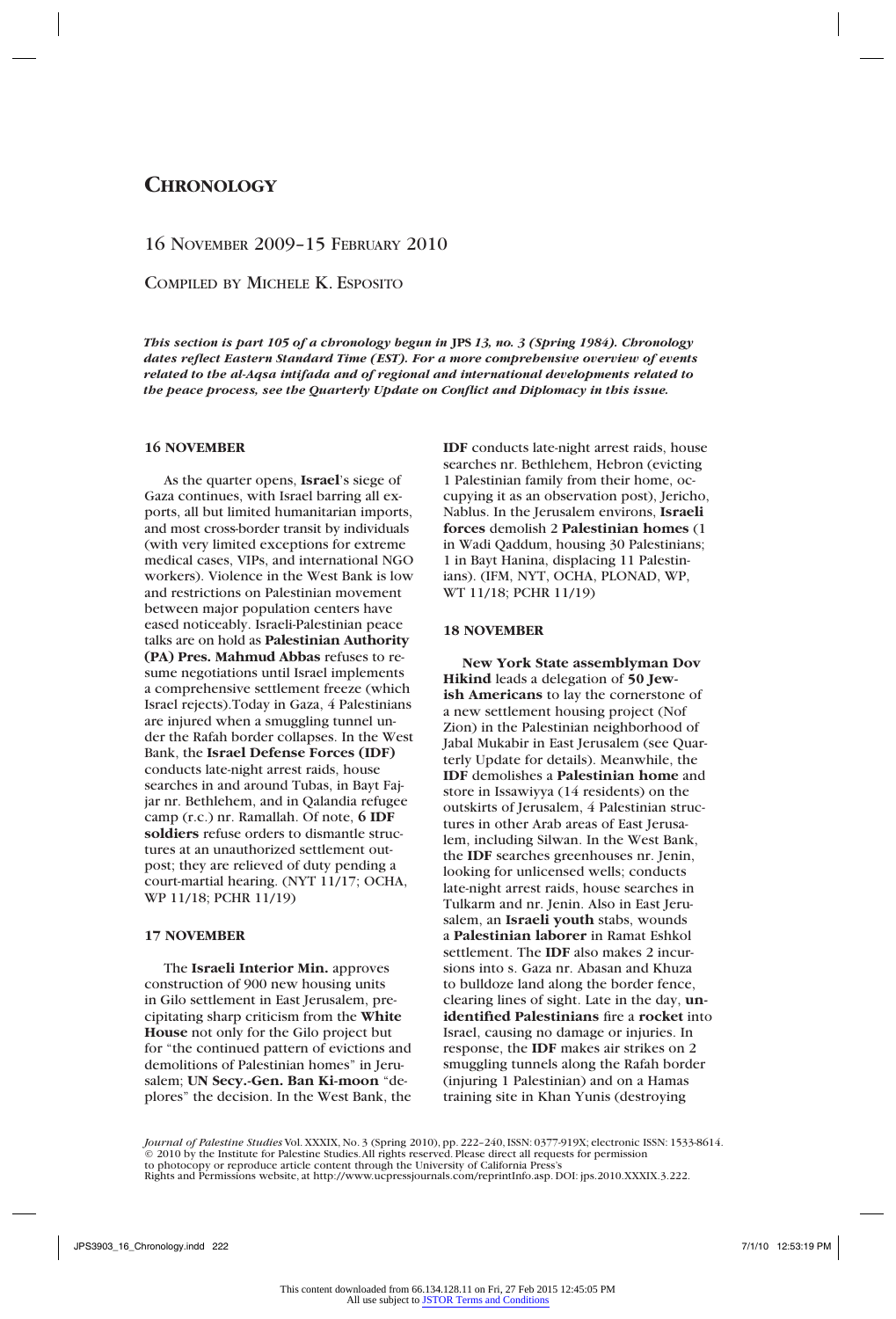2 structures). (NYT, XIN 11/19; PCHR 11/25; JPI 11/27)

#### **19 NOVEMBER**

In the West Bank, the **IDF** stages synchronized late-night raids on the homes of 5 PA intelligence officers in villages nr. Nablus and Salfit, detaining the men (including the **PA's Salfit regional intelligence cmdr. Lt. Col. Muhammad 'Abd al-Hamid Bani Fadil**), marking Israel's first arrest of senior PA security officials in 3 yrs.; the IDF also relays to the PA a request to turn over a 6th intelligence officer, but the PA does not comply; the Israeli DMin. confirms the arrests but refuses to comment, with Palestinian security sources speculating (YA 11/20) that Israel was pressuring the PA to back off investigation of a suspected collaborator; all 5 are released on 11/20 after talks between Israel and the PA. The **IDF** also stages synchronized late-night house searches in 3 villages w. of Jenin, making no arrests. **IDF undercover units** traveling in a car with Palestinian license plates enter Bil'in village, arrest a Palestinian on an Israeli wanted list. (YA 11/20; OCHA, PCHR 11/25)

#### **20 NOVEMBER**

In the West Bank, the **IDF** fires rubbercoated steel bullets, stun grenades, tear gas at stone-throwing Palestinians taking part in weekly protests against the **separation wall** in Bil'in (10s suffer tear gas inhalation) and against Palestinian, Israeli, and international activists taking part in weekly nonviolent demonstration against the **separation wall** in Ni'lin (injuring 3 Palestinians); fires stun grenades and tear gas at Palestinian and international activists taking part in the weekly nonviolent demonstration against the **separation wall** in al-Ma'sara s. of Bethlehem (injuring 3 Palestinians, including a 9-yr.-old boy); conducts late-night arrest raids on several coffee shops nr. Qalqilya, detaining 3 PA security officers and 3 teenagers (including a 14-yr. old boy). In Hebron, **Jewish settlers** fr. Ma'on in Hebron beat 4 Palestinian youths tending sheep nearby, chasing them off the land; **Jewish settlers** fr. Carmiel attack and vandalize a Palestinian home nearby, attempting to drive the Palestinian family off the land. (OCHA, PCHR 11/25)

### **21 NOVEMBER**

**In Gaza, unidentified Palestinians** fire a **rocket** into Israel, causing no damage or injuries. The **IDF** retaliates with air strikes on 2 suspected weapons factories and a smuggling tunnel on the Rafah border, injuring 8 Palestinians (2 seriously, 2 moderately, 4 lightly) and damaging another 2 factories and 4 homes nearby. Hrs. later, **Hamas** announces that it has secured renewed pledges from all Gaza factions to halt all rocket and mortar fire toward Israel, to preserve the stability in Gaza and prevent further Israeli retaliation, though the factions say they will respond to any IDF incursion into Gaza. (YA 11/21; HA, WT 11/22; WT 11/23; OCHA, PCHR 11/25; WJW 11/26)

# **22 NOVEMBER**

In the West Bank, the **IDF** makes a late-night incursion into Bayt Liqiya nr. Ramallah, patrolling the streets and firing rubber-coated steel bullets at stone-throwing youths who confront them, causing no reported injuries; conducts late-night arrest raids, house searches nr. Jenin, Qalqilya. (OCHA, PCHR 11/25)

#### **23 NOVEMBER**

**Unidentified Palestinians** fire a **rocket** fr. Gaza into Israel, causing no damage or injuries. Late in the evening, the **IDF** carries out air strikes on smuggling tunnels on the Rafah border in retaliation, causing no reported injuries. In the West Bank, the **IDF** conducts late-night arrest raids, house searches nr. Qalqilya; conducts late-night patrols inside Jenin town. **Jewish settlers** stone Palestinian vehicles traveling on the Nablus–Qalqilya road nr. Havat Gilad settlement. The UN reports that in the previous wk., **2 Palestinian militants** were killed mishandling explosives, and **1 Palestinian** was killed and 1 injured in a smuggling tunnel collapse on the Rafah border. (Jewish Telegraphic Agency 11/23; OCHA, PCHR 11/25)

### **24 NOVEMBER**

In the West Bank, the **IDF** conducts late-night arrest raids, house searches in Salfit and nr. Bethlehem, Hebron, Jenin. (OCHA, PCHR 11/25; PCHR 12/3)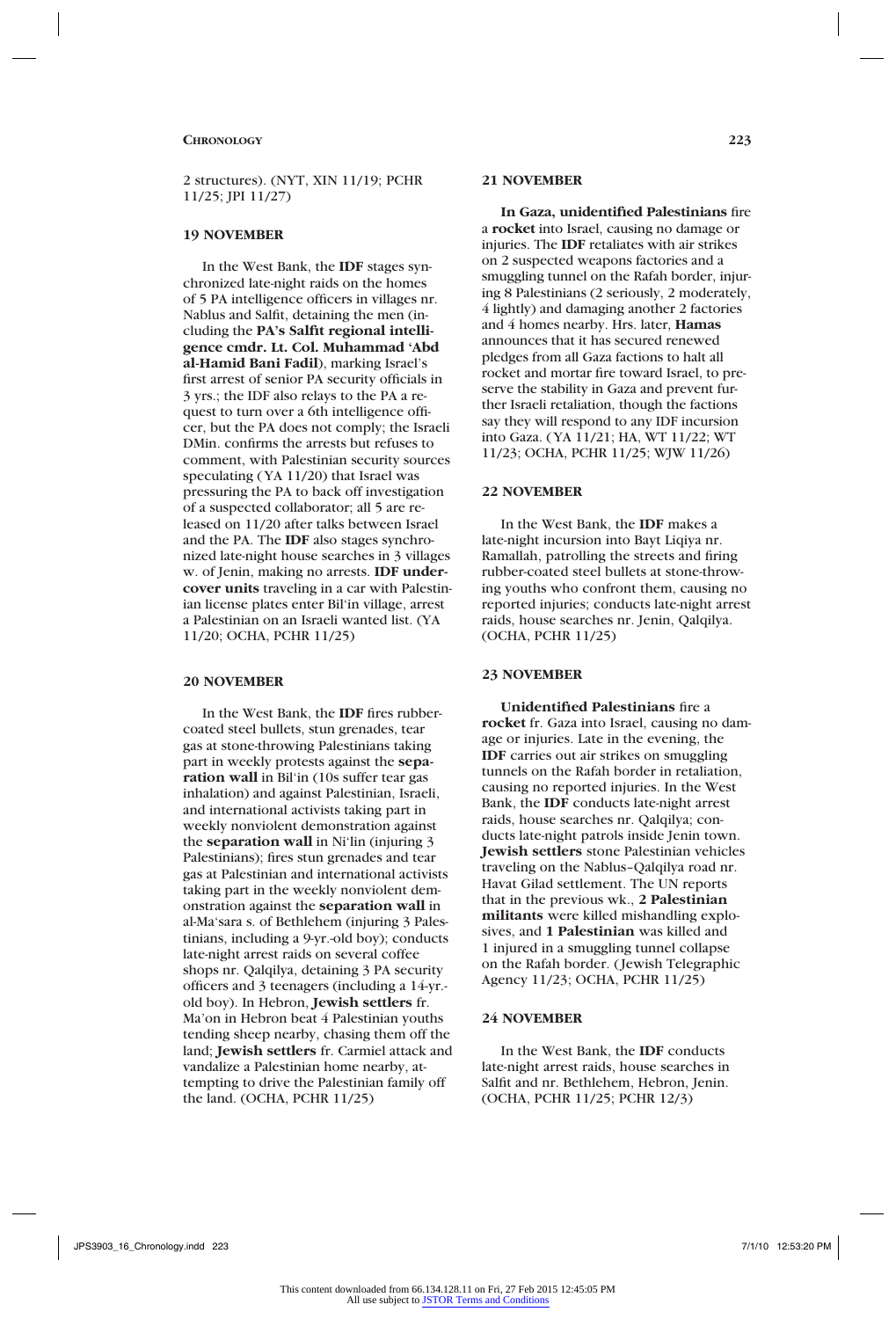# **25 NOVEMBER**

In the West Bank, the **IDF** conducts late-night arrest raids, house searches in Qalqilya and nr. Nablus, Salfit. (PCHR 12/3; OCHA 12/9)

**Netanyahu** declares a 10-mo. halt to all new residential housing approvals and construction in West Bank settlements, though building in East Jerusalem and work on 2,900 West Bank housing units currently under construction and any "public buildings essential for normal life" (e.g., schools, synagogues) in West Bank settlements would proceed. The **U.S.** welcomes this move as "significant." **PA PM Salam Fayyad** says that the offer is not enough, the PA insists on a total settlement freeze. (IFM 11/25; NYT, WP, WT 11/26)

#### **26 NOVEMBER**

**Israeli DM Ehud Barak** issues the necessary military order freezing all new settlement building in line with Netanyahu's 11/25 statement and simultaneously approves construction of 28 public and educational buildings in West Bank settlements, to be completed by 9/2010. In the West Bank, a **Palestinian** stabs 2 Jewish settler women outside Kiryat Arba settlement in Hebron; **IDF** soldiers shoot and wound the Palestinian, and another **Jewish settler** deliberately drives over him repeatedly with his car as soldiers look on without intervening; the Palestinian is seriously injured but not killed. **Jewish settlers** fr. Keddumim nr. Nablus till a 70 dunam (d.;  $4 d = 1$  acre) plot of Palestinian land 1,500 meters fr. the settlement as a first step toward annexing it to the settlement. (NYT 11/28; PCHR 12/3; OCHA 12/9)

### **27 NOVEMBER**

The **IDF** makes an air strike on a group of armed mbrs. of the **Soldiers of the Companions of God (SCG)** in n. Gaza who were preparing to fire a rocket into Israel, wounding 4 SCG mbrs. (1 seriously); though the SCG is a rival of **Hamas**, Israel says it holds Hamas responsible for the foiled attack. In the West Bank, the **IDF** fires rubber-coated steel bullets, stun grenades, tear gas at stone-throwing Palestinians and nonviolent international

and Israeli activists taking part in protests against the **separation wall** in Bil'in (10s suffer tear gas inhalation). (NYT 11/28; PCHR 12/3; OCHA 12/9)

#### **28 NOVEMBER**

**Israeli naval vessels** off the n. Gaza coast fire on Palestinian fishing boats that approach the boundary of the permitted fishing zone (reduced to 500–1,000 m as of 7/26/09), causing no reported injuries. (PCHR 12/3; OCHA 12/9)

### **29 NOVEMBER**

**Netanyahu** authorizes construction of 29 housing units in Kedar settlement s. of Jerusalem, saying those units had been approved before the 11/25 settlement freeze. For a 2d day, **Israeli naval vessels** off the n. Gaza coast fire on Palestinian fishing boats that approach the boundary of the permitted fishing zone, causing no reported injuries. (PCHR 12/3; OCHA 12/9)

### **30 NOVEMBER**

For a 3d day, **Israeli naval vessels** off the n. Gaza coast fire on Palestinian fishing boats that approach the boundary of the permitted fishing zone, causing no reported injuries. **IDF troops** on the n. Gaza border also make a brief incursion e. of Jabaliya r.c. to level land along the border fence to clear lines of sight. In the West Bank, the **IDF** conducts rare daytime arrest raids, house searches in and around Hebron. Some **50 Jewish settlers** fr. Yitzhar nr. Nablus, escorted by **IDF** troops attack a group of Palestinians gathering olive trees that had been uprooted by settlers 3 wks. before, vandalize a nearby Palestinian home. (PCHR 12/3; OCHA 12/9)

### **1 DECEMBER**

In the West Bank, the **IDF** conducts rare daytime arrest raids, house searches nr. Hebron for a 2d day; makes a late-night incursion into Bayt Qad village nr. Jenin, searching an agricultural facility, arresting 1 Palestinian. **Jewish settlers** at several sites across the West Bank scuffle with **new Israeli building inspectors** hired by the DMin. to enforce Israel's 10-mo.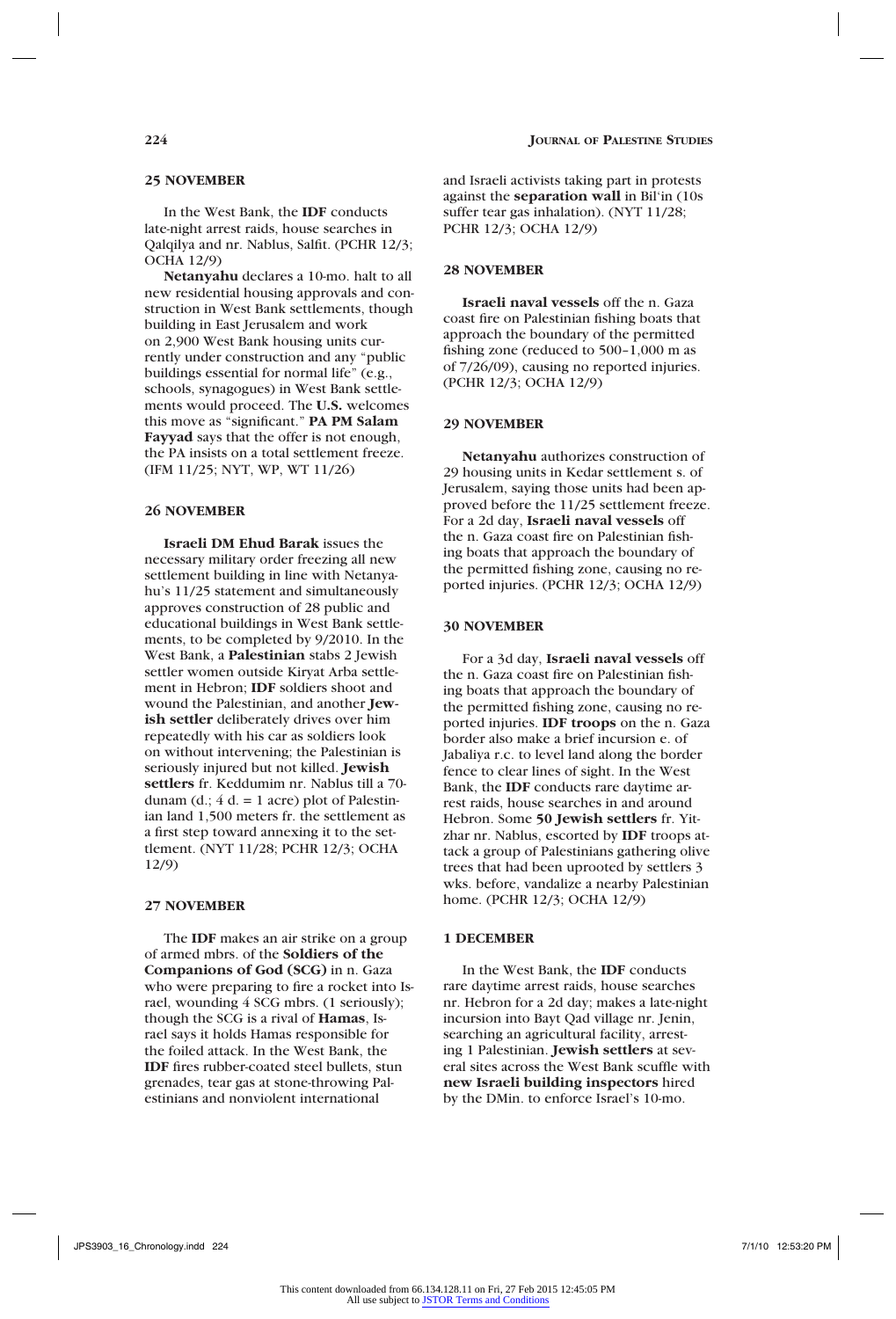settlement building freeze (see 11/25); no major violence or injuries are reported. In East Jerusalem, **Jewish settlers** escorted by Israeli police and private security guards take possession of an addition to a Palestinian home in Shaykh Jarrah neighborhood, removing the Palestinian family's furniture, after receiving a court ruling that the property is legally owned by a Jewish organization (see Quarterly Update for details). Local Palestinians scuffle with the Jewish settlers, leaving 1 settler and 1 Palestinian injured. **UN Secy.-Gen. Ban** denounces **Israel**'s "provocative actions." (NYT, WT 12/2; NYT, PCHR, WJW 12/3; OCHA 12/9)

# **2 DECEMBER**

The **Israeli government** approves construction of 84 structures in West Bank settlements despite the 11/25 freeze. Meanwhile, **Israel** makes its 1st arrests in enforcing its 10-mo. ban on new Jewish settlement construction, briefly detaining the mayor of Bet Arye settlement and 2 Jewish settlers in Elon Moreh when they confront police escorting building inspectors delivering stop-work orders. Israeli security officials say inspectors have handed out 60 stop-work orders since beginning on 11/30. **YESHA settlement council leaders** attend a high-profile ceremony to start construction of a new synagogue in Efrat settlement, vowing they will continue to settle the West Bank with or without government support. Also in the West Bank, the **IDF** makes unusual daytime arrest raids nr. Jenin; conducts late-night arrest raids, house searches nr. Hebron, Jenin. **IDF** troops on the n. Gaza border shoot, wound, detain 1 Palestinian nr. the border fence outside Bayt Lahiya. (NYT, PCHR 12/3; OCHA 12/9; PCHR 12/10)

# **3 DECEMBER**

**Netanyahu** summons **West Bank settlement leaders** to a meeting at his office to appeal to them to observe the 10-mo. construction freeze, but they refuse, vowing to continue to bar entry into settlements to inspectors searching for illegal construction. The **IDF** conducts late-night arrest raids, house searches in Tulkarm. **Jewish settlers** evict a Palestinian family from their home in Shaykh Jarrah in East

Jerusalem, citing a 10/09 Israeli court ruling that the land on which the home sits belongs to a settler organization (see Quarterly Update for details); a settler family moves into the home under guard of the IDF and a private Israeli security company. (NYT 12/4; OCHA 12/9; PCHR 12/10)

### **4 DECEMBER**

In the West Bank, the **IDF** fires rubbercoated steel bullets, stun grenades, tear gas at stone-throwing Palestinians and nonviolent international (and, in the case of Bil'in, Israeli) activists taking part in protests against the **separation wall** in Bil'in (10s suffer tear gas inhalation) and Ni'lin (moderately injuring 1 Palestinian); fires stun grenades and tear gas at Palestinian and international activists taking part in a nonviolent protest against the **separation wall** in al-Ma'sara, also beating several protesters (moderately injuring 1 Palestinian); conducts late-night house searches in and around Hebron. **Jewish settlers**  fr. Yitzhar attempt to occupy 2 Palestinian homes nearby but are fended off by stonethrowing Palestinians. (OCHA 12/9; PCHR 12/10)

#### **5 DECEMBER**

In East Jerusalem, the **IDF** forces a **Palestinian** to demolish his **home** or face a fine (amount not reported). In the West Bank, the **IDF** conducts late-night arrest raids, house searches nr. Jenin. (OCHA 12/9; PCHR 12/10)

#### **6 DECEMBER**

The Gaza-based **Palestinian Center for Human Rights** reports that **Gaza's Hamas-run Interior Min.** has started requiring Palestinians wishing to exit Gaza to obtain an exit permit from the ministry's new Office of Travel Registration, with Hamas-affiliated police already enforcing the order on Palestinians exiting through the Erez crossing, but notably not at the Rafah crossing. In the West Bank, the **IDF** conducts late-night arrest raids, house searches nr. Bethlehem, Hebron (in 1 case severely beating several family members and allegedly stealing money and gold from 1 family). **Jewish settlers** fr. Efrat nr. Bethlehem burn at least 50 newly planted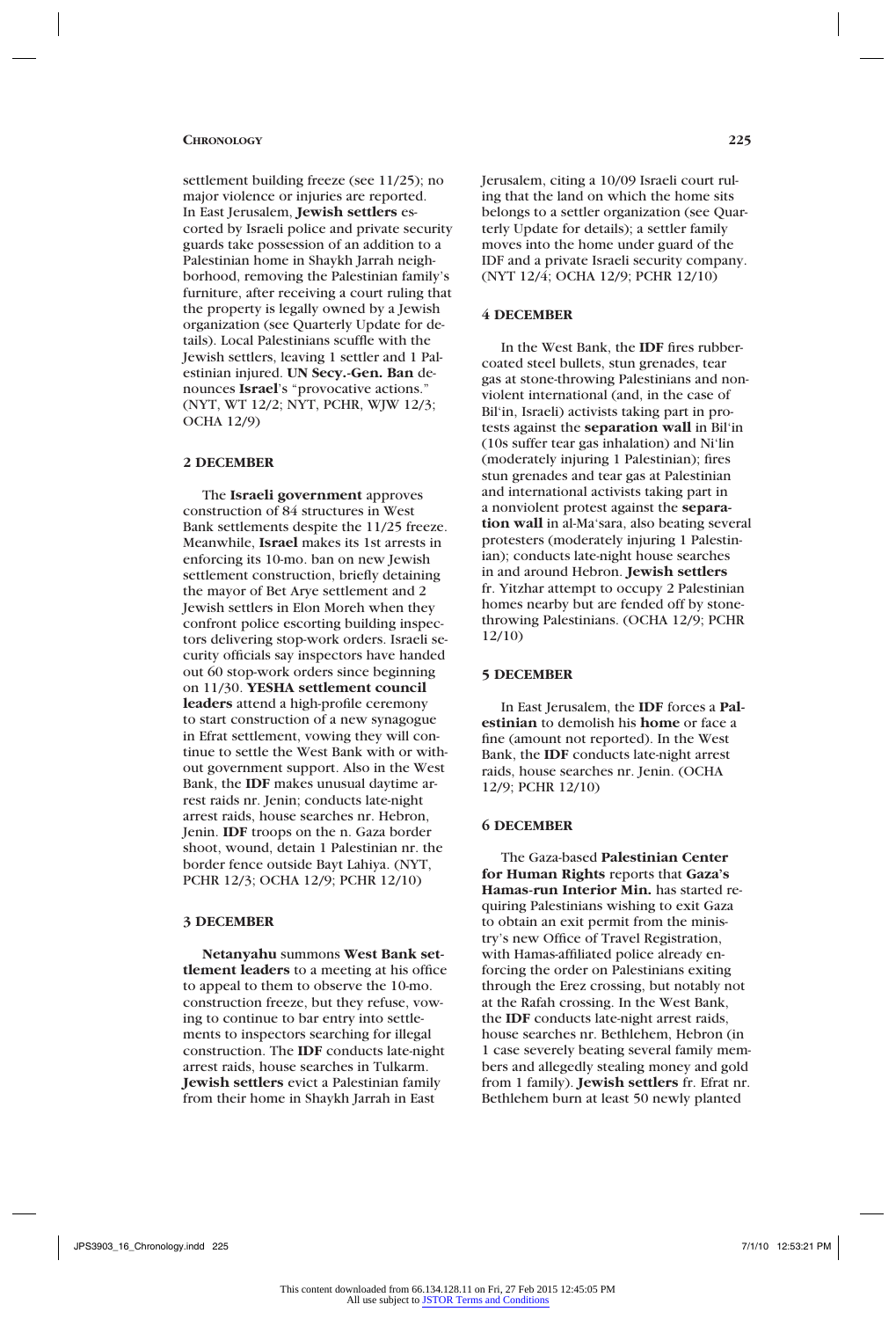Palestinian olive trees in nearby Umm Salamuna village. (OCHA 12/9; PCHR 12/10)

# **7 DECEMBER**

**Jewish settlers** launch an organized campaign of civil disobedience to protest Netanyahu's settlement freeze, blocking traffic at major intersections leading into Jerusalem. Israeli police quickly disperse them without violence, but settlers say they plan to keep up such actions randomly over the coming days to frustrate the government. Meanwhile, **IDF undercover units** stage a major late-night raid on a Nablus apartment building, arresting Palestinian Salah al-Bukhari, wanted since 2001. The **IDF** also stages late-night arrest raids, house searches in and around Hebron and nr. Bethlehem, Nablus, Salfit, Tulkarm. **Hamas-affiliated police** manning the Gaza side of the Erez crossing block the exit of **37 Palestinian medical patients** granted permission by Israel to leave the Strip, stating they have not obtained the proper exit visa from Gaza's Interior Min. (see 12/6). (OCHA 12/9; WJW, PCHR 12/10)

#### **8 DECEMBER**

In the West Bank, the **IDF** conducts latenight arrest raids, house searches in and around Nablus and neighboring 'Ayn Bayt al-Ma' r.c. The **PA** declares a boycott against Israeli goods made in Jewish settlements, with **National Economy M Hassan Abu-Libdeh** saying the government has already confiscated \$1 m. worth of settlement-made products (see Quarterly Update for details). The UN reports that since 11/25, **1 Palestinian** has been killed in a smuggling tunnel collapse on the Rafah border and **1 Palestinian** has been killed and 4 injured (including a 14-yr.-old boy) mishandling explosives. (OCHA, WT 12/9; PCHR 12/10)

#### **9 DECEMBER**

Some **10,000 Jewish settlers** protest the 10-mo. settlement freeze outside Netanyahu's Jerusalem residence. Also in Jerusalem, Palestinians in Shaykh Jarrah report that in the previous wk., **Jewish settlers**  have slashed the tires of 19 Palestinian vehicles in the neighborhood. In the West Bank, the **IDF** conducts late-night arrest

raids, house searches in Balata r.c. nr. Nablus and Ramallah. The **Israeli High Court** rejects a petition by a Palestinian student at Bethlehem University that challenged her deportation from the West Bank to Gaza in 10/09 because her legal address was in Gaza and she did not have an Israeli permit to live in the West Bank. (NYT, PCHR, WP 12/10; OCHA, PCHR 12/16)

### **10 DECEMBER**

The **IDF** conducts military exercises in the Golan Heights. Meanwhile, **IDF** troops on the n. Gaza border make a brief incursion to detain 2 Palestinian teenagers scavenging for scrap metal from destroyed buildings nr. the border fence n. of Bayt Hanun, holding them for 12 hrs. of interrogation before releasing them. **Israel** allows Gazans to export 1 truckload of carnations (30,000 flowers), marking the first exports permitted since 4/27/09. In the West Bank, the **IDF** raids Khirbat Tana village, located in area C northeast of Nablus and w. of Mehola settlement, early in the morning, searching several homes and confiscating 4 tractors, stating the area is a closed military zone (see Quarterly Update for details). The **IDF** also shuts the Shavei Shomron checkpoint on the Jenin–Nablus route for road repair work that is expected to take 9 mos.; the closure creates long delays for Palestinians traveling between Jenin and the s. West Bank. **Jewish settlers** fr. Revava northwest of Salfit brutally beat a 13-yr.-old Palestinian child; the IDF evacuates the child to an Israeli hospital. (NYT 12/11; OCHA, PCHR 12/16)

#### **11 DECEMBER**

In the West Bank, the **IDF** fires rubbercoated steel bullets, stun grenades, tear gas at stone-throwing Palestinians and nonviolent international (and, in the case of Bil'in, Israeli) activists taking part in protests against the **separation wall** in Bil'in (10s suffer tear gas inhalation) and Ni'lin (moderately injuring 3 Palestinians); fires stun grenades and tear gas at Palestinian and international activists taking part in a nonviolent protest against the **separation wall** in al-Ma'sara, also beating several protesters (moderately injuring 2 Palestinians); makes a late-night incursion into Jenin r.c., patrolling streets for several hrs. and firing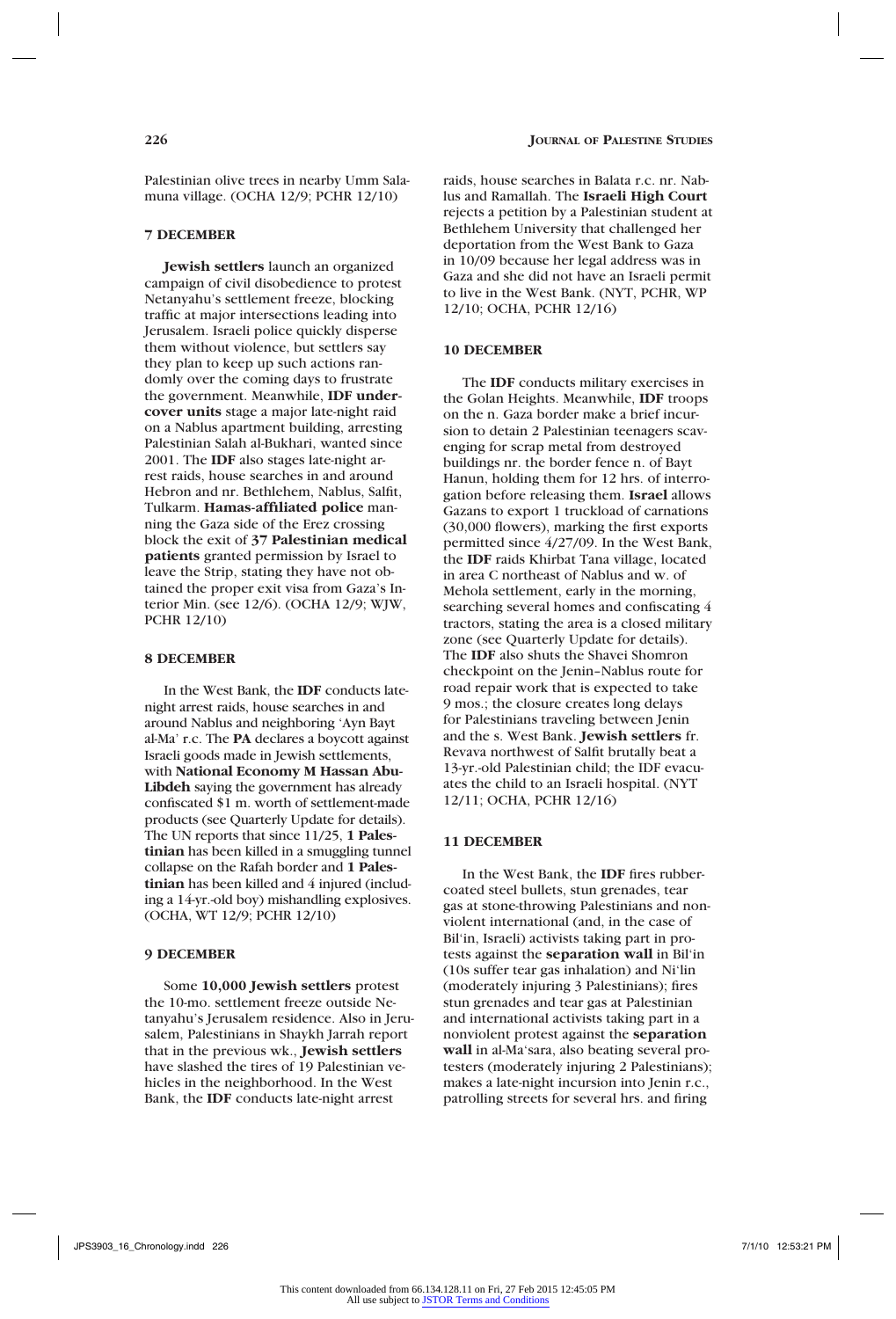stun grenades, causing no injuries. **Jewish settlers** vandalize a mosque in Yasuf village nr. Nablus, burning prayer rugs and Qur'ans, leaving behind Hebrew graffiti protesting Netanyahu's 10-mo. settlement freeze. (WP 12/12; WT 12/13; NYT 12/14; OCHA, PCHR 12/16)

### **12 DECEMBER**

Before dawn, unidentified **Palestinians**  fire several **mortars** or antitank missiles toward IDF troops on the central Gaza border inside Israel, causing no damage or injuries; the **IDF** returns fire, fatally shooting 1 **Palestinian** civilian outside his home in al-Bureij r.c., some 700 m from the border. In the West Bank, the **IDF** conducts latenight arrest raids, house searches in Hebron, Nablus. (OCHA, PCHR 12/16)

#### **13 DECEMBER**

In the West Bank, the **IDF** conducts rare daytime arrest raids, house searches nr. Jenin; conducts late-night arrest raids, house searches in Bethlehem, Tubas, and nr. Nablus. Late in the evening, 2 **IDF** soldiers enter the al-Aqsa Mosque compound, violently beating and insulting a guard who asks them to remove their shoes. In Hebron, **Jewish settlers** brutally beat a 13 yr.-old Palestinian boy on his way home from school; the **IDF** observes but does not intervene. (OCHA, PCHR 12/16)

Israeli DM **Barak** orders government funding to be revoked from a yeshiva in Har Brakha settlement after the yeshiva's head rabbi encourages his students to refuse orders to evacuate unauthorized settlement outposts. Meanwhile, the **Israeli cabinet** approves (21–5) changes to Israel's map of national priority areas to include several isolated West Bank settlements, including several right-wing settlements (including Kiryat Arba and Keddumim) that have led protests against Netanyahu's settlement freeze. These newly designated areas will be entitled to millions of dollars in additional government financing. (NYT, WT 12/14)

#### **14 DECEMBER**

In the West Bank, the **IDF** conducts synchronized late-night house searches in 4 villages south and west of Jenin,

arresting only 1 Palestinian; conducts other late-night arrest raids, house searches nr. Bethlehem, Qalqilya. **Palestinians** in Yasuf receive **Israel's chief rabbi Yona Metzger**, who requested permission to make an official visit to condemn the 12/11 arson and vandalism attack on the village mosque by Jewish settlers. In Gaza, **10,000s of Palestinians** rally to mark **Hamas**'s 22d anniversary. In the West Bank, the **PA security forces (PASF)** begin rounding up Hamas mbrs. to prevent anniversary rallies there. (NYT, WP, WT 12/15; OCHA, PCHR 12/16; WJW 12/17)

#### **15 DECEMBER**

**Israeli naval vessels** intercept a Palestinian fishing boat that approaches the boundary of the permitted fishing zone off the Bayt Lahiya coast, damaging the boat, forcing the fishermen to jump into the sea, and then detaining them, taking them to Ashdod port in Israel for several hrs. of questioning, before releasing them to Gaza. A smuggling tunnel under the Rafah border collapses, killing **3 Palestinians**. In the West Bank, the **IDF** conducts late-night arrest raids, house searches nr. Hebron, Nablus. In East Jerusalem, **Palestinians** in Silwan report that during the previous wk., Israeli workers and archeologists resumed work on 2 archeological tunnels under the city leading to the al-Aqsa Mosque (see Quarterly Update in *JPS* 154). A group of right-wing Jews breaks into the al-Aqsa Mosque compound to hold prayers marking Hanukkah, but Waqf officials ask Israeli police to intervene, and police remove them peacefully. **Jewish settlers**  in East Jerusalem celebrating Hanukkah attack a number of Palestinian shops and residents in the Old City; **Israeli security forces** observe but do not intervene. The **PASF** crackdown on **Hamas** mbrs. in the West Bank winds down today, with the UN reporting at least 80 and as many as 300 detained. The **Israeli High Court** rules that a 2007-imposed ban on family visits by Gazans to Palestinians held in Israeli jails is valid. (OCHA, PCHR 12/16; PCHR 12/23; HA 12/31)

### **16 DECEMBER**

For the 1st time since 11/23, **Palestinians** fire 2 **rockets** fr. Gaza into Israel,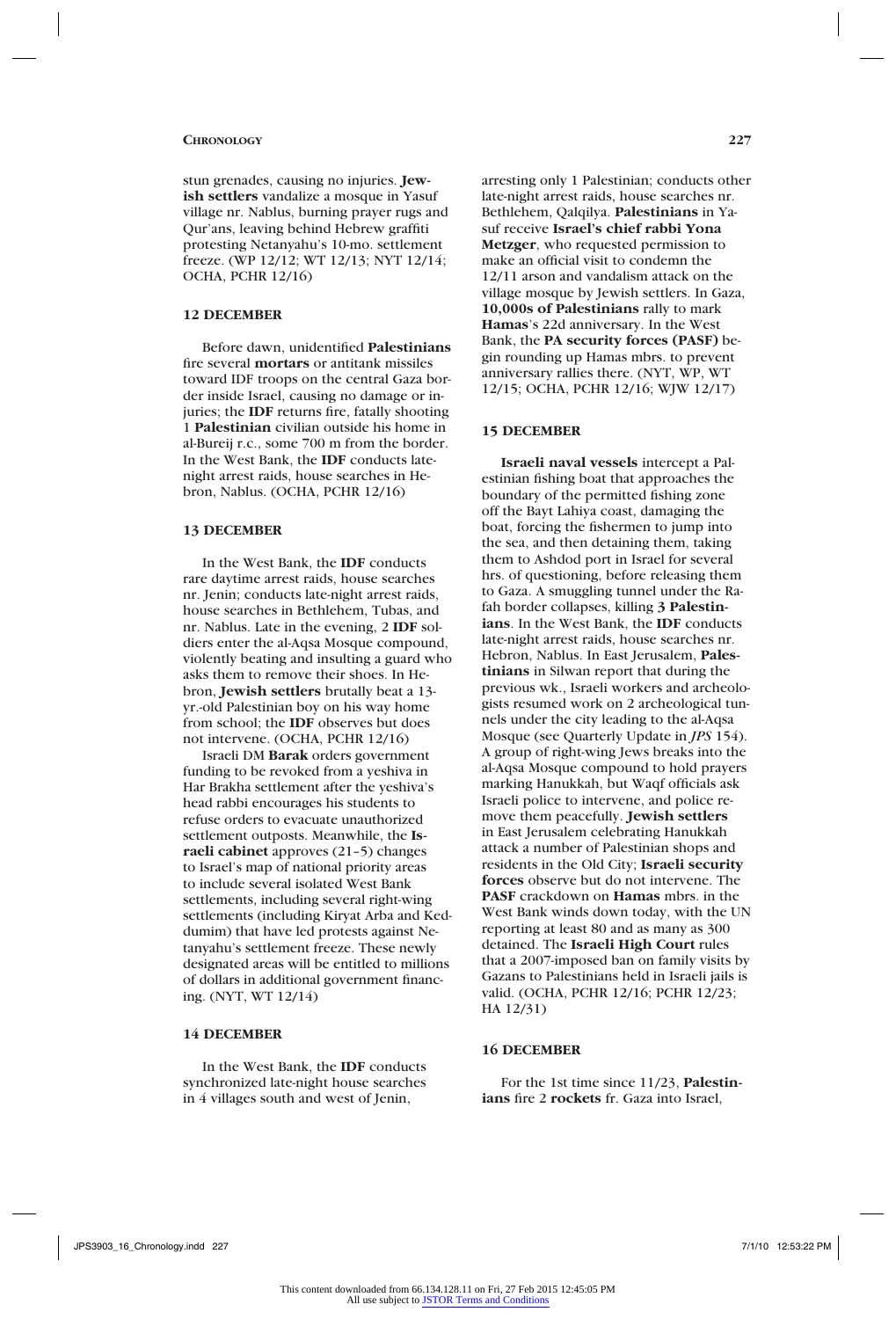causing no damage or injuries; the **IDF**  does not retaliate—an indication that Israel believes the cease-fire pledge that Hamas secured fr. the other Gaza factions on 11/21 is generally holding. In the West Bank, the **IDF** conducts late-night house searches in Dahaysha r.c. nr. Bethlehem and nr. Qalqilya, making no arrests. **Jewish settlers** fr. Shilo nr. Ramallah, escorted by **IDF** troops, attack Palestinian farmers working their fields nearby; the soldiers order the farmers to leave the area. (OCHA, PCHR 12/23; YA 12/30)

#### **17 DECEMBER**

In the West Bank, the **IDF** conducts late-night patrols in Rumana nr. Jenin, arresting 2 16-yr.-old Palestinians who are out on the street; conducts late-night arrest raids, house searches nr. Hebron. In East Jerusalem, **Israeli authorities** issue fines of thousands of dollars and demolition orders for 9 Palestinian homes and 1 mosque in Jabal Mukabir neighborhood. **Israeli security forces** break up Palestinians holding a public gathering at Damascus Gate to mark the formal end of the Arab League's designation of Jerusalem as the Arab cultural capital for 2009; at least 6 Palestinians are arrested for illegal political activity in Jerusalem, and several are beaten. (OCHA, PCHR 12/23)

#### **18 DECEMBER**

In the West Bank, the **IDF** makes a rare daytime raid on 2 houses in the center of Hebron, violently beating several Palestinians (moderately injuring 5), detaining 4 for questioning, ultimately arresting 1; fires rubber-coated steel bullets, stun grenades, tear gas at stone-throwing Palestinians and nonviolent international (and, in the case of Bil'in, Israeli) activists taking part in protests against the **separation wall** in Bil'in and Ni'lin (10s suffer tear gas inhalation at both sites); fires stun grenades and tear gas at Palestinian and international activists taking part in a nonviolent protest against the **separation wall** in al-Ma'sara, also beating several protesters (moderately injuring 1 Palestinian); conducts late-night house searches in Tubas and nr. Jenin, making no arrests. (OCHA, PCHR 12/23)

#### **19 DECEMBER**

In the West Bank, the **IDF** conducts late-night house searches in Bil'in, arresting 2 Palestinians involved in the weekly demonstrations against the **separation wall**, including artist Ibrahim Bernat (who makes portraits from rubber bullets, tear gas, and stun grenade canisters fired by IDF troops against demonstrators), confiscating his portrait collection. A **Jewish settler** fr. Gush Etzion nr. Bethlehem fires on 5 Palestinian farmers working land in Safa village nr. Hebron that settlers have previously tried to seize; no injuries are reported; the **IDF** observes but does not intervene. **Jewish settlers** fr. Shilo stone Palestinian vehicles driving on the Ramallah– Nablus road nr. the settlement, causing no injuries; the **IDF** observes but does not intervene. (OCHA, PCHR 12/23)

#### **20 DECEMBER**

In the West Bank, the **IDF** patrols in al-'Arub r.c. nr. Hebron late in the evening, firing on stone-throwing youths who confront them, arresting a 14-yr.-old Palestinian boy; conducts late-night arrest raids, house searches in Balata r.c. and nr. Hebron, Jenin. (OCHA, PCHR 12/23)

The **IDF** admits that in the 1990s **government forensic pathologists** harvested organs from dead bodies (including those of Palestinians, IDF soldiers, and foreign workers) without permission, but says the practice was stopped "a decade ago." The admission comes after an U.S. academic released a copy of an interview from 2000 with the head of Israel's Abu Kabir forensic institute in which the physician admitted the harvesting. (WP, WT 12/21; WJW 12/24)

# **21 DECEMBER**

**Egyptian security officials** acknowledge that they are building an underground steel barrier along the Rafah border to prevent smuggling (see Quarterly Update for details). In the West Bank, the **IDF**  ceases permanent staffing of the major Bayt Ibia checkpoint at the w. entrance to Nablus (established in 2001), easing Palestinian access to the city; conducts latenight house searches nr. Hebron, making no arrests; makes late-night arrest raids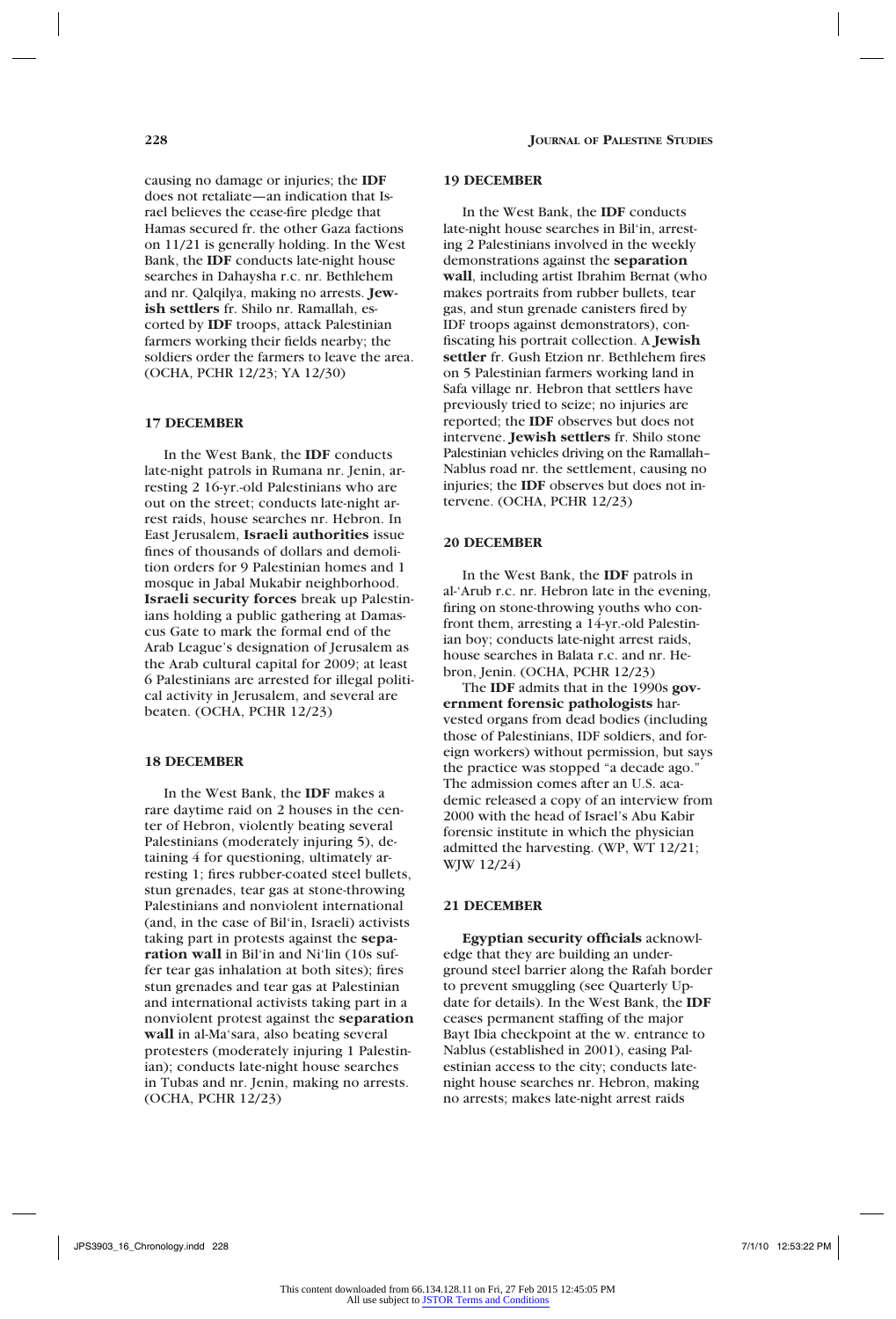in Qalqilya. The **PASF** arrests 15 **Hamas**  mbrs. across the West Bank and fires on a car carrying **Hizb al-Tahrir**'s senior spokesman, arresting him; no explanation is given. (NYT 12/22; NYT, OCHA, PCHR 12/23; WT 1/6)

# **22 DECEMBER**

In the West Bank, the **IDF** stages synchronized late-night house searches in and around Jenin town and r.c., making no arrests; conducts other late-night arrest raids, house searches n. of Jerusalem. The UN reports that in the previous wk., **1 alleged Hamas mbr.** was killed and another wounded mishandling explosives in Gaza; 1 Palestinian was electrocuted and injured in a smuggling tunnel on the Rafah border. (OCHA, PCHR 12/23; PCHR 12/30)

After 2 days of intensive talks and a meeting that stretches overnight, **Netanyahu** is unable to secure cabinet approval for a German deal endorsed by **Hamas** to release some 1,000 Palestinian prisoners for the release of captured IDF soldier Cpl. Gilad Shalit. DM **Barak** tells the press that freeing Shalit is still a "top priority" but "not at any price." (WP 12/22; WT 12/23; JPI 1/1) (see Quarterly Update for details)

#### **23 DECEMBER**

In the West Bank, the **IDF** demolishes a gas station and grocery store in Qusra village nr. Nablus, saying Palestinian youths had used the buildings as cover to throw stones at passing IDF troops; conducts late-night house searches nr. Hebron and Jenin, and in Balata r.c. and Jalazun r.c. nr. Ramallah, but makes only 2 arrests. (PCHR 12/30; OCHA 1/6)

#### **24 DECEMBER**

In the West Bank, the **IDF** stages synchronized late-night house searches in and around Jenin town and r.c., arresting 1 Palestinian; conducts late-night arrest raids, house searches in al-Fara'a r.c. nr. Tubas and nr. Hebron, Ramallah. A **Jewish settler** is fatally shot while driving nr. Nablus; a caller to a Palestinian radio station claims the attack was carried out by the Fatah-offshoot **al-Aqsa Martyrs Brigades (AMB). Jewish settlers**, implementing their "price-tag doctrine" of retaliation,

vandalize Palestinian homes and block Palestinian traffic nr. Yitzhar settlement s. of Nablus; bar Palestinian traffic, stone and vandalize Palestinian vehicles, and uproot 100s of Palestinian trees nr. Shavei Shomron settlement, home to the deceased settler; attempt to prevent a Palestinian bus fr. passing through the Einav checkpoint nr. Tulkarm. (NYT 12/25; PCHR 12/30; OCHA 1/6)

### **25 DECEMBER**

Late in the evening, **IDF** troops on the n. Gaza border nr. Bayt Hanun fire on a group of unarmed Palestinian laborers attempting to cross into Israel to find work, calling in a helicopter air strike 20 mins. later, killing **3 Palestinians** and wounding 1. In the West Bank, the **IDF** fires rubbercoated steel bullets, stun grenades, tear gas at stone-throwing Palestinians and nonviolent international (and, in the case of Bil'in, Israeli) activists taking part in protests against the **separation wall** in Bil'in and Ni'lin (10s suffer tear gas inhalation at both sites); fires stun grenades and tear gas at Palestinian and international activists taking part in a nonviolent protest against the **separation wall** in al-Ma'sara, also beating several protesters (moderately injuring 2 Palestinian children, ages 10 and 13); conducts late-night house searches in al-'Arub r.c. (occupying 1 home as an observation post) and nr. Jenin, making no arrests. The **PASF** in Nablus detains and interrogates some 150 Palestinians in connection with the fatal shooting of a settler on 12/24. (PCHR 12/30; OCHA 1/6)

#### **26 DECEMBER**

In the West Bank, **IDF undercover units** raid the Nablus homes of **3 AMB mbrs.** (Nadir al-Sarkaji, Ghassan Abu Sharikh, and 'Anan Sobeh) allegedly behind the fatal shooting of a settler on 12/24, killing all 3 and wounding 1 bystander. The deaths constitute assassinations, as the men could have been detained: 2 of them are called to surrender and are fatally shot as they leave their homes unarmed; in the 3d case, soldiers enter the home, and when the wanted man refuses to exit a closet and surrender, soldiers rig the closet door with explosives and detonate the charge, killing him. IDF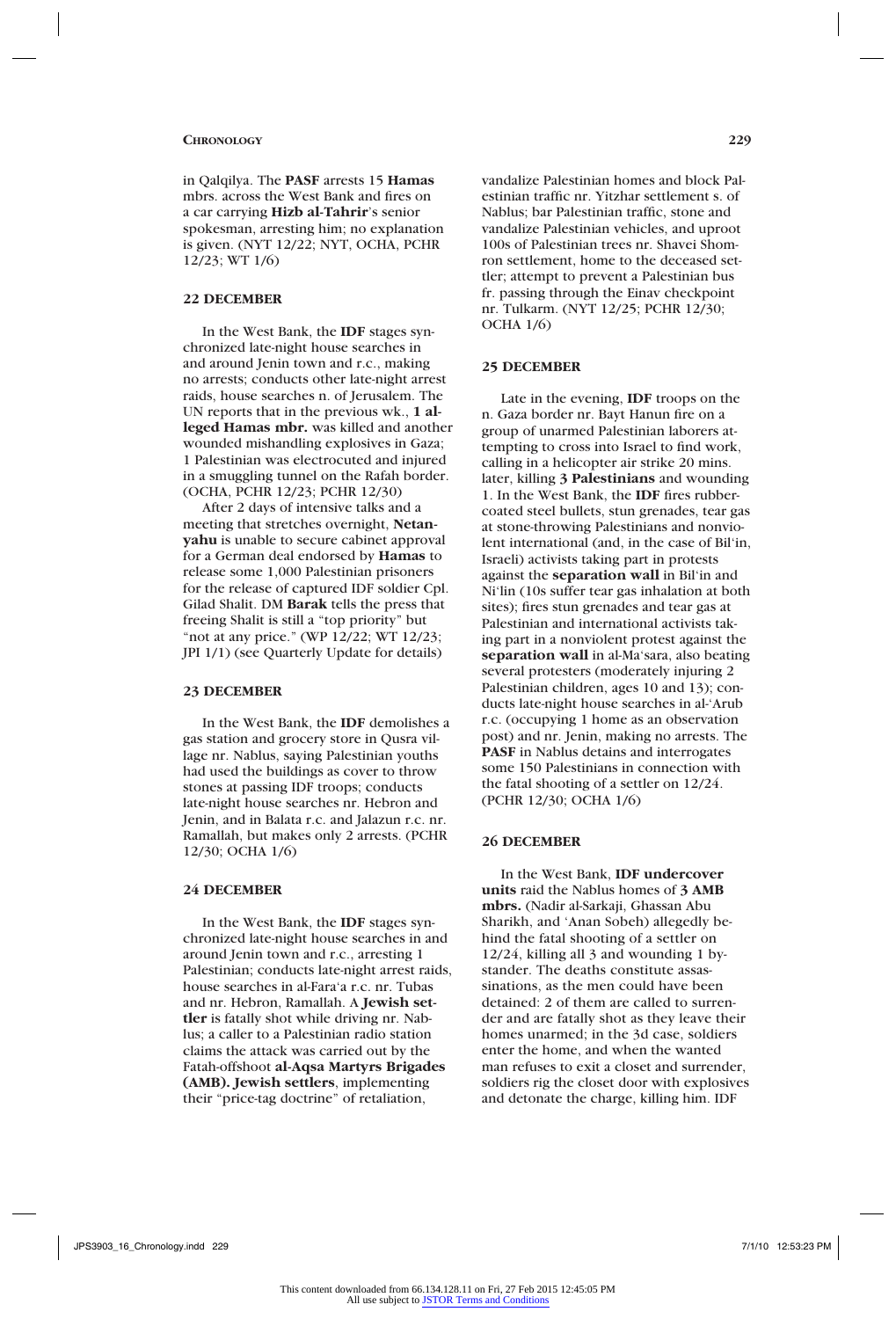soldiers surrounding the buildings fire tear gas to disperse stone-throwing Palestinian youths who confront them, hitting 2 (ages 12 and 19) with tear gas canisters, injuring them. PA PM **Fayyad** denounces the IDF's failure to coordinate the raids with the Dayton-trained PASF units responsible for security in Nablus, which were in the process of conducting a police investigation of the 12/24 killing. **IDF** troops in the West Bank also conduct late-night arrest raids, house searches nr. Hebron, Nablus. (NYT, WP, WT 12/27; JPI 12/28; PCHR 12/30; OCHA 1/6)

**Hamas** officials in **Lebanon** confirm that **2 senior Hamas bodyguards** and a **3d person** (possibly a Hamas mbr.) were killed and 5 people wounded late on 12/26 in a large explosion at a Hamas office in the Dahiya neighborhood of s. Beirut (Hizballah's stronghold). (HA 12/26; Associated Press, *Wall Street Journal*, WT, XIN 12/27; AFP, Kuwait News Agency, Middle East News Agency, MNA, YA 12/28; MNA, *al-Nahar*, *al-Sharq al-Awsat* 1/6) (See Quarterly Update for details)

# **27 DECEMBER**

In the West Bank, the **IDF** conducts late-night arrest raids, house searches nr. Hebron, Jenin. A **Jewish settler** fr. Carmiel opens fire on a Palestinian woman grazing sheep nr. the settlement, missing her; **IDF** police detain the woman and interrogate her at Kiryat Arba settlement before releasing her. (PCHR 12/30; OCHA 1/6)

#### **28 DECEMBER**

**Israel** announces approval of **692 new settlement housing units** in East Jerusalem (Har Homa, Neve Ya'acov, Pisgat Ze'ev); the **EU**, **U.S.**, and **PA** criticize the move. **IDF** troops make a brief incursion into Gaza n. of Bayt Hanun to level land along the border fence to clear lines of sight. **Israeli naval vessels** fire on Palestinian fishing boats approaching the boundary of the permitted fishing zone, wounding 1 Palestinian. In the West Bank, the **IDF** conducts late night arrest raids, house searches in Bil'in and nr. Nablus. (PLONAD 12/28; NYT, WP, WT 12/29; PCHR 12/30; WJW 12/31; OCHA 1/6)

#### **29 DECEMBER**

Some **1,000 international activists** gather in **Egypt** in preparation for a 12/31 solidarity march to the Rafah border to mark the 1-yr. anniversary of Operation Cast Lead (OCL) and bring tens of thousands of dollars of humanitarian aid into Gaza, but Egypt vows to keep the border closed. French activists protest outside the French emb. in Cairo, while American activists visit the U.S. emb. **Israel** allows 3 container shipments of glass into Gaza for the first time since 6/07; says it will allow 3 containers of glass per day for 5 days a week for the next month (a total of 81 containers are allowed in as of 2/9, about 90 percent of what Israel had pledged). In the West Bank, **Jewish settlers** fr. Bet Ayn nr. Hebron attempt to force 2 Palestinian shepherds grazing their sheep on nearby Palestinian land to leave the area; when they refuse, 1 settler opens fire, hitting 1 shepherd in the shoulder; the **IDF** arrests both Palestinians while they are receiving medical care from paramedics. (NYT, PCHR 12/30; OCHA, PCHR 1/6; OCHA 2/11)

In Cairo, **Mubarak** and **Netanyahu**  hold a 3-hr. mtg. to discuss the peace process. Afterward, **Egyptian FM Ahmad Abu al-Ghayt** publicly praises Netanyahu for raising new ideas for advancing the peace process. (NYT 12/30; HA 12/31; AFP, *al-Dustur* 1/5) (see Quarterly Update for details)

The **Lebanese army** directs symbolic anti-aircraft fire at 4 Israeli warplanes that violate Lebanese air space in s. Lebanon. (WT 12/30)

#### **30 DECEMBER**

**Unidentified Palestinians** fire a **mortar** fr. Gaza into Israel, causing no damage or injuries, marking the 1st cross-border Palestinian fire since 12/16. In the West Bank, the **IDF** patrols in PA-controlled areas just n. of Ramallah at midday, making no arrests; conducts late-night arrest raids, house searches in al-Fara'a r.c. and nr. Nablus. (JP, YA 12/30; OCHA, PCHR 1/6)

#### **31 DECEMBER**

**Mbrs. of the Popular Front for the Liberation of Palestine (PFLP)** claim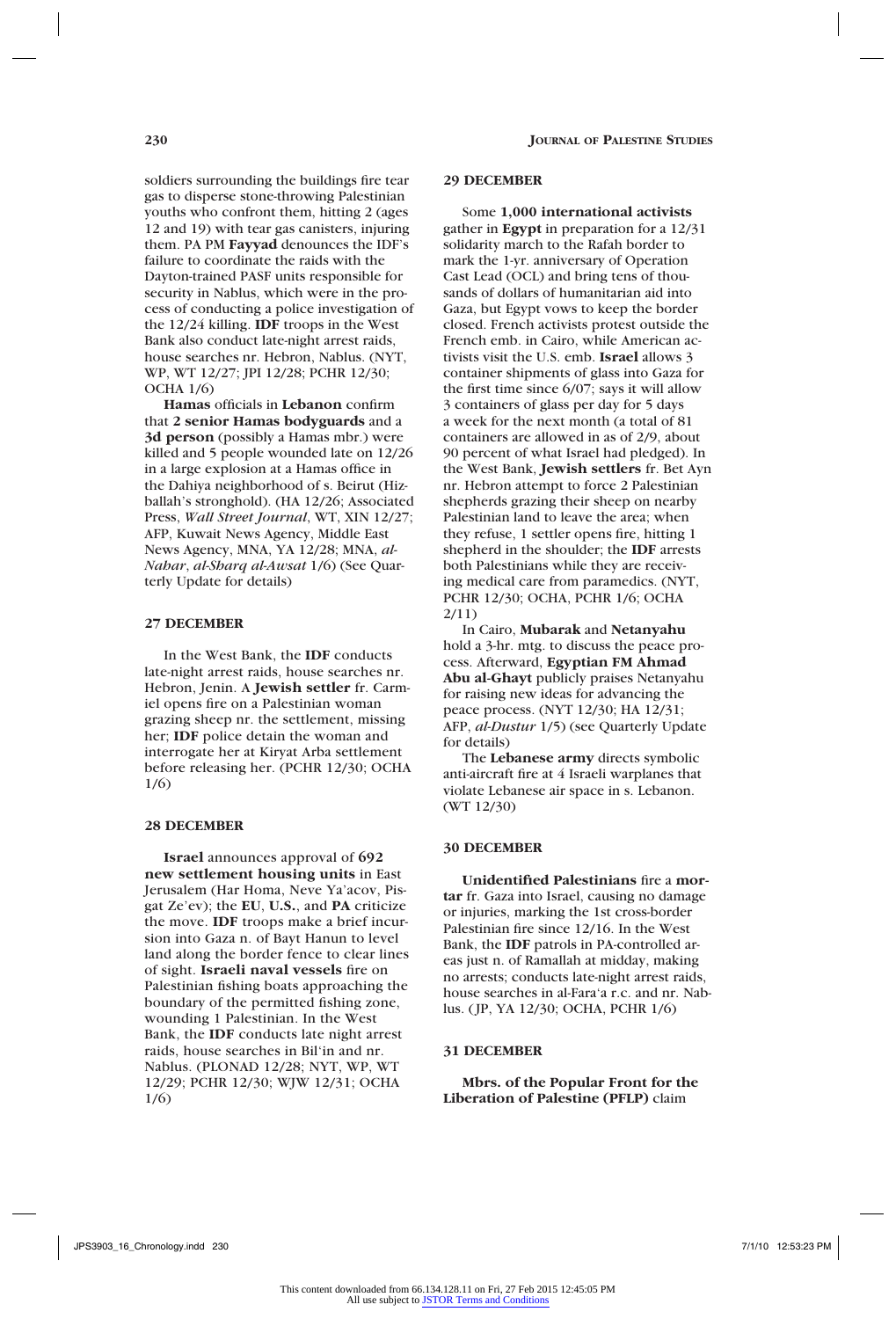responsibility for firing 2 manufactured Grad **rockets** fr. Gaza into Israel; the missiles hit nr. Netivot, causing no damage or injuries. **Egypt** allows a token delegation of around **85 international activists** to cross into Gaza to demonstrate with Gazans for an end to Israel's siege, while in Cairo, Egyptian authorities disperse **another 1,000 international activists** calling on Egypt and Israel to open the Gaza border. Inside Israel, about **1,000 Israeli Palestinian and Jewish peace activists** march to the Erez crossing in solidarity with the internationals in Egypt. **Israeli police** arrest a Jewish settler teenager connected to the outlawed right-wing group Kahane Chai suspected in the 12/11 arson of a mosque in Yasuf. In the West Bank, the **IDF** demolishes 2 animal shelters on a Palestinian farm located nr. an unauthorized Israeli settlement outpost northeast of Hebron, saying they had been erected illegally; conducts late-night arrest raids, house searches nr. Hebron. **Jewish settlers** fr. Shavei Shomron and Einav settlements set up an outpost on a hill nr. Nablus overlooking the spot where a settler was ambushed and killed on 12/24. **Jewish settlers** at another settlement outpost northwest of Hebron raze 1,500 d. of surrounding Palestinian agricultural land, saying they plan to build a park and swimming pools. (JP 12/31; NYT, WP 1/1; HA 1/2; OCHA, PCHR 1/6; WJW 1/7)

#### **1 JANUARY**

Overnight, the **IDF** carries out air strikes on smuggling tunnels on the Rafah border in retaliation for the PFLP's 12/31 Grad strikes, lightly injuring 4 Palestinians. Later in the day, after the **Popular Resistance Committees (PRCs)** fire at least 2 mortars toward the Kerem Shalom crossing (the IDF records 2, while the PRCs claim 5; only 1 lands inside Israel, causing no damage or injuries), the **IDF** carries out air strikes on an open area e. of Jabaliya in n. Gaza and on a farm in al-Qarara in s. Gaza, causing no damage or injuries. Of note: **Israel** permanently closes the **Nahal Oz crossing**, meaning that with the exception of the grain belt operating at Qarni crossing, Kerem Shalom will be the sole transit point for goods coming in and out of Gaza; all fuel shipments will also henceforth go through Kerem Shalom. In the West Bank, the **IDF** fires

rubber-coated steel bullets, stun grenades, tear gas at stone-throwing Palestinians and nonviolent international (and, in the case of Bil'in, Israeli) activists taking part in protests against the **separation wall** in Bil'in (injuring 1 Palestinian) and Ni'lin (injuring 2 Palestinians); prevents Palestinian and international activists fr. planting trees on Palestinian land declared a closed military zone by the IDF, confiscating the trees; patrols in al-'Arub r.c. in the evening, stopping and questioning a group of Palestinian children, arresting 3 teenagers; conducts synchronized late-night house searches in 3 villages southwest of Jenin, making no arrests; later makes a raid on a 4th village in the same area, also making no arrests. **Jewish settlers** fr. Yakir nr. Salfit stone a Palestinian car driving on the road to Qalqilya, injuring 2 Palestinians. (YA 1/1; HA 1/2; OCHA, PCHR 1/6)

#### **2 JANUARY**

**Israeli naval vessels** fire on Palestinian fishing boats off the n. Gaza coast, forcing them to return to shore. (OCHA, PCHR 1/6)

#### **3 JANUARY**

Late in the evening, the **IDF** makes an incursion into n. Gaza to level land along the border fence n. of Bayt Lahiya to clear lines of sight; during the operation a "heavy explosion" and gunfire are heard; no casualties are reported and the IDF does not comment on the incident, suggesting that troops may have accidentally triggered an explosive device buried by Palestinian militants. In the West Bank, the **IDF** conducts late-night arrest raids, house raids nr. Hebron and in al-'Arub r.c., Jenin town and r.c. (OCHA, PCHR 1/6)

#### **4 JANUARY**

An **IDF** drone fires a missile at **PFLP**  mbrs. nr. the Gaza border fence e. of Jabaliya, killing **2 PFLP mbrs.**, wounding a 3d. In the West Bank, the **IDF** removes an earthen barrier blocking the northern entrance to Halhul n. of Hebron that has been a major impediment to Palestinian movement along Route 60, the main road in the s. West Bank; demolishes 5 structures on a Palestinian farm nr. Bethlehem;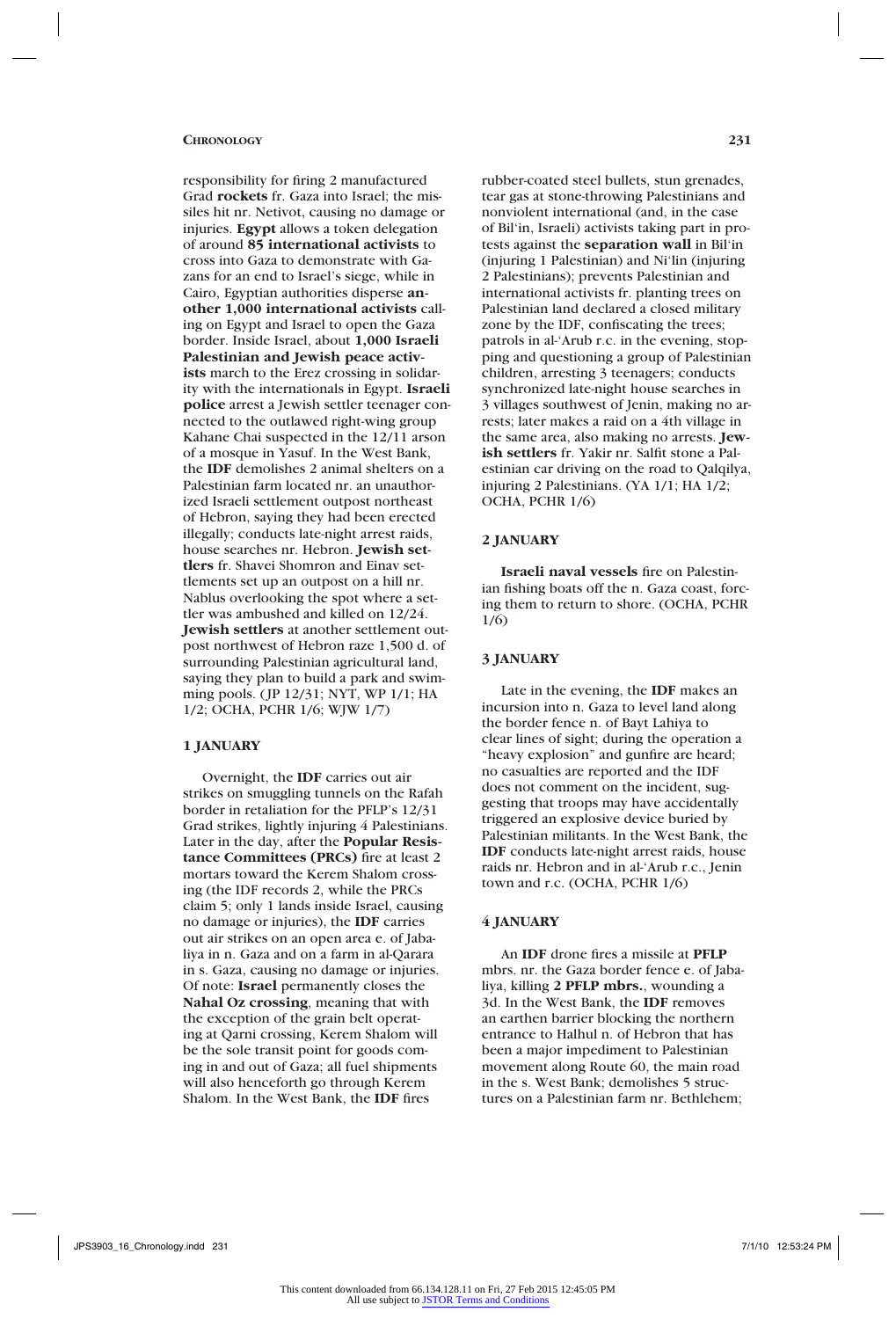conducts late-night arrest raids, house searches nr. Jerusalem, Ramallah. (OCHA, PCHR 1/6)

### **5 JANUARY**

**Israel** approves the construction of a new Jewish settlement neighborhood in Jerusalem funded by **U.S. settlement financier Irving Moskowitz** to build 4 apartment buildings (24 units total) on East Jerusalem's Mount of Olives, creating Israeli territorial contiguity between Mount Scopus and the Mount of Olives, completely surrounding the Old City of Jerusalem with Jewish settlements; the **U.S.** issues a stern protest stating the project harms the peace process. Early in the morning, the **IDF** makes 2 incursions into s. Gaza nr. Abasan and Khuza to bulldoze land to clear lines of sight. Later, **unidentified Palestinians** fire a **rocket** into Israel, causing no damage or injuries; the **IDF** immediately carries out an air strike on smuggling tunnels on the Rafah border (causing no reported injuries). Later, the **IDF** carries out an air strike in s. Gaza nr. al-Qarara on a group of **PRC mbrs**. preparing to fire a rocket, killing **1 PRC mbr.** and wounding 3 others. In the West Bank, the **IDF** patrols in Palestinian areas of Hebron in the morning and in nearby Sa'ir village in the afternoon. (Globes 1/5; JP, OCHA, PCHR, WP, WT 1/6; PCHR 1/14; JPI 1/15)

### **6 JANUARY**

**Egyptian border police** clash with **100s of Palestinians** protesting Egypt's refusal to allow a humanitarian aid convoy through the Rafah crossing into Gaza without Israel's permission and Egyptian plans to build an underground steel wall to deter smuggling tunnels, leaving **1 Egyptian soldier** fatally shot, 10s of Palestinians injured. In Gaza, a **PRC mbr.** injured in the 1/5 Israeli air strike on al-Qarara dies. The UN reports that since 12/23, **1 Palestinian** has been killed in a smuggling tunnel collapse on the Rafah border. In the West Bank, the **IDF** makes a late-night incursion into Zabbuba village nr. Jenin, patrolling streets but making no arrests; conducts late-night arrest raids, house searches n. of Jerusalem. **Jewish settlers** fr. Gilad nr. Qalqilya attack Palestinian farmers working their nearby land. (OCHA 1/6, 1/13; PCHR 1/14)

### **7 JANUARY**

In the morning, the **Israeli air force**  drops leaflets over Gaza warning residents that they will be shot if they approach closer than 300 m to the Gaza border fence; a map showing the no-go zones places the southern villages of Abasan and Khuza within the no-go area. Claiming retaliation for the 1/5 IDF air strike that killed 2 of its mbrs., the **PRCs** fire at least 10 **mortars** toward the Kerem Shalom crossing (3 land inside Gaza), causing no damage or injuries. **Israel** shuts the Kerem Shalom crossing through 1/9 in response. Later, **unidentified Palestinians** fire an antitank weapon across the border at an IDF patrol operating inside Israel e. of Jabaliya, causing no damage or injuries; the IDF directs artillery fire (6 shells) at the launch site causing no injuries. Late in the day, **unidentified Palestinians** fire a **manufactured Grad-type rocket** that lands nr. Ashqelon, causing no damage or injuries. (IFM, YA 1/7; JP, NYT, WP 1/8; OCHA 1/13; PCHR 1/14)

### **8 JANUARY**

Overnight, in retaliation for the 1/7 Grad strike nr. Ashqelon, the **IDF** makes air strikes on a smuggling tunnel on the Rafah border (killing **3 Palestinians**, including a 15-yr.-old boy, and wounding 2), suspected weapons factories in the Shaykh Ajlin and al-Zaytun neighborhoods of Gaza City (causing no injuries but marking the 1st Israeli air strikes on Gaza City since OCL), and sites in al-Qarara in s. Gaza (initially hitting an open area, damaging a house; then targeting and destroying 2 other **Palestinian homes**, whose residents had fled after the initial strike close by; no injuries reported). During the day, **unidentified Palestinians**  fire 2 more **rockets** toward Sederot, causing no damage or injuries. In the West Bank, the **IDF** fires rubber-coated steel bullets, stun grenades, tear gas at stonethrowing Palestinians and nonviolent international (and, in the case of Bil'in, Israeli) activists taking part in protests against the **separation wall** in Bil'in (injuring 2 Palestinians) and Ni'lin (10s suffer tear gas inhalation); conducts latenight house searches in al-Fara'a r.c. and nr. Jenin, making no arrests. (JP 1/8; NYT 1/9; OCHA 1/13; PCHR 1/14)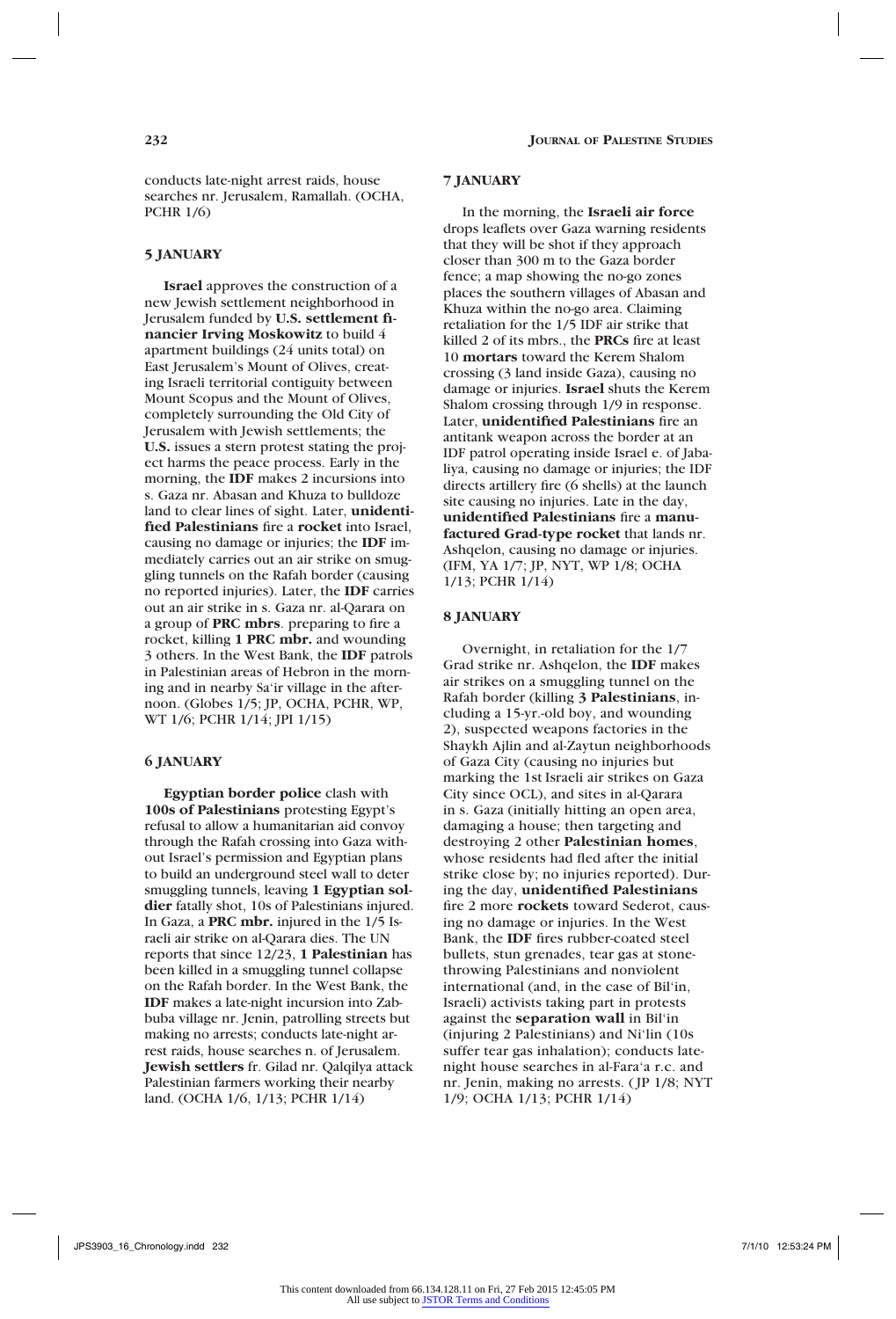# **9 JANUARY**

**Unidentified Palestinians** fire a **mortar** fr. s. Gaza into Israel, causing no damage or injuries. In the West Bank, the **IDF** conducts late-night house searches nr. Hebron, Jenin, and Ramallah, arresting only 1 Palestinian nr. Hebron. Some 30 **Jewish settlers** fr. Bet Ayn attack Palestinian farmers working their nearby fields. (HA, YA 1/9; OCHA 1/13; PCHR 1/14)

# **10 JANUARY**

**Netanyahu** and his cabinet approve plans to build 2 barriers rigged with surveillance equipment along approximately half of Israel's 150-mi. border with Egypt to prevent illegal border crossings; 1 segment will be nr. the Rafah border with Gaza, the other will be nr. Elat; construction is expected to take several years and cost NIS \$1 b. In the afternoon, **unidentified Palestinians** fire 4 **mortars** toward Israel, but all land inside Gaza, causing no damage or injuries. In the evening, the **IDF** carries out an air strike on a group of Islamic Jihad mbrs. nr. the c. Gaza border e. of Dayr al-Balah as they are preparing to fire a rocket into Israel, killing **3 Islamic Jihad mbrs.** (including senior field cmdr. Awad Abu Nasir). In the West Bank, the **IDF** demolishes the only elementary school, **11 Palestinian homes**, 10 animal pens, and a greenhouse in Khirbat Tana, displacing at least 120 Palestinians (mostly children) and marking the apparent first stage of Israel's implementation of a 2/09 court order to raze the village (see 12/10/09); demolishes another **Palestinian home** in al-Tur nr. East Jerusalem; conducts late-night house searches in several villages around Jenin and nr. Hebron and Tubas, making no arrests; conducts similar late-night searches in the al-Bustan quarter of Silwan in East Jerusalem, beating and detaining 4 Palestinian children (ages 11–13) for 11 hrs. of questioning before releasing them. (HA, IFM, JP, Reuters, YA 1/10; NYT, WP, WT 1/11; NYT, WT 1/12; OCHA 1/13; PCHR, WJW 1/14; JPI 1/29)

# **11 JANUARY**

In Gaza, **Hamas** officials confirm that **1 Hamas mbr.** was killed and 3 injured in an explosion in n. Gaza caused by

mishandled explosives. In the West Bank, the **IDF** raids an elementary school in Bayt Za'ta and several homes in al-'Arub r.c., both n. of Hebron, questioning children regarding stone-throwing at IDF jeeps operating in the area, arresting 2 children (ages 14 and 17) in al-'Arub r.c.; makes an incursion into al-Bireh in the evening, surrounding a mosque and checking the IDs of worshipers, making no arrests; conducts late-night arrest raids, house searches in Bil'in and Ni'lin (arresting Palestinian organizers of the weekly demonstrations against the **separation wall**) and nr. Hebron, Tubas. **Jewish settlers** fr. Gil'ad attack Palestinian farmers working their nearby land. (NYT 1/12; OCHA 1/13; PCHR 1/14)

#### **12 JANUARY**

In the West Bank, the **IDF** moves into Safa village n. of Hebron in the morning, attacking Palestinian farmers planting trees on their land nr. Bet Ayn settlement, firing rubber-coated steel bullets and tear gas at stone-throwing Palestinian youths who confront them, injuring 3 (including a 5-yr.-old boy); conducts late-night arrest raids, house searches nr. Jenin. (OCHA 1/13; PCHR 1/14)

# **13 JANUARY**

In the West Bank, the **IDF** makes a predawn incursion into al-'Ubaydiyya village e. of Bethlehem, patrolling in the streets and randomly checking Palestinian IDs, making no arrests; levels 3 d. of Palestinian olive trees n. of Hebron, citing security reasons; conducts late-night arrest raids, house searches in al-Fara'a r.c., and nr. Hebron, Tulkarm. The UN reports that since 1/6, **2 Palestinians** have been killed in tunnel collapses on the Rafah border. (OCHA 1/13; PCHR 1/14; OCHA 1/20; PCHR 1/21)

# **14 JANUARY**

The **IDF** demolishes a **Palestinian home** in East Jerusalem, displacing 8 Palestinians. In the West Bank, the **IDF** conducts late-night house searches in al-Ma'sara, targeting homes of Palestinians involved in organizing local protests against the **separation wall**, but making no arrests; conducts similar late-night house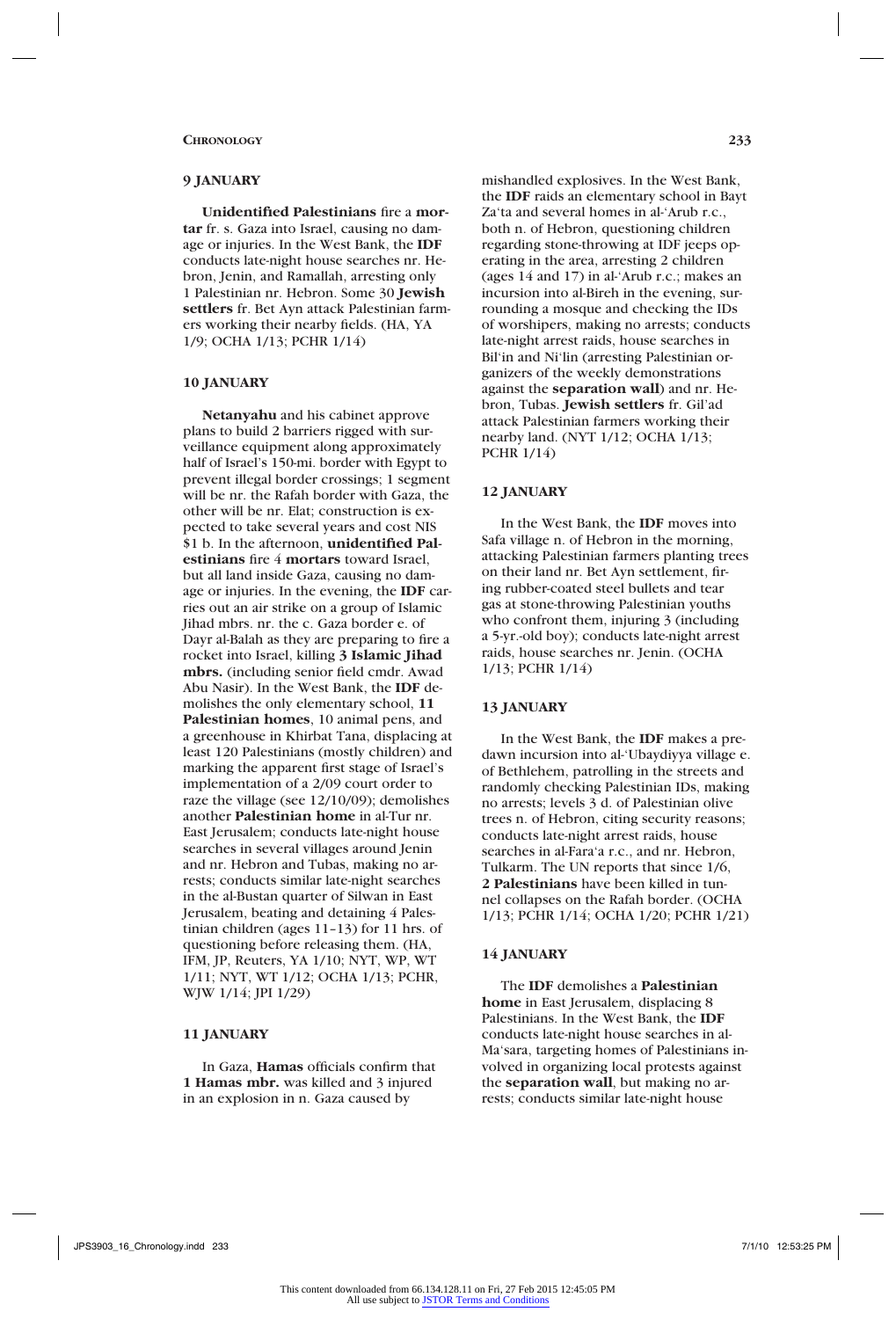searches nr. Jenin, making no arrests. **Jewish settlers** fr. Gil'ad vandalize Palestinian farm equipment and cars in nearby Imatin village. **Jewish settlers** fr. Havat Maon nr. Hebron uproot 70 Palestinian olive trees in nearby al-Twana village. (OCHA 1/20; PCHR 1/21)

In **Jordan**, **unidentified assailants**  detonate a roadside bomb nr. a convoy of **Israeli diplomats** heading home for the weekend, causing no injuries. Israeli amb. Daniel Nevo was not in the convoy. No one takes responsibility. (NYT, WP 1/15)

# **15 JANUARY**

In the West Bank, the **IDF** fires rubber-coated steel bullets, stun grenades, tear gas at stone-throwing Palestinians and nonviolent international (and, in the case of Bil'in, Israeli) activists taking part in protests against the **separation wall** in Bil'in (injuring 8 Palestinians, including 2 journalists) and Ni'lin (10s suffer tear gas inhalation); fires tear gas, stun grenades at Palestinian and international activists holding a nonviolent demonstration against the **separation wall** in al-Ma'sara (no injuries reported). Late in the evening, the **PASF** conducts arrest raids in Hebron, Nablus, Tubas, and Tulkarm, arresting at least 15 senior West Bank **Hamas** officials and local council heads affiliated with Hamas, in 1 incident sparking a heavy exchange of gunfire, causing no reported injuries. (YA 1/16; OCHA 1/20; PCHR 1/21)

### **16 JANUARY**

In the West Bank, the **IDF** stages synchronized late-night arrest raids, house searches in 'Ayn Bayt al-Ma' r.c. and Balata r.c. nr. Nablus; conducts similar late-night arrest raids, house searches nr. Hebron. A 12-yr.-old Palestinian boy is seriously injured when he accidentally triggers **IDF** unexploded ordnance (UXO) s. of Hebron. **Jewish settlers** in Shaykh Jarrah in East Jerusalem beat a Palestinian teenager; **Israeli police** observe but do not intervene. (OCHA 1/20; PCHR 1/21)

# **17 JANUARY**

In the West Bank, the **IDF** conducts late-night arrest raids, house searches in Ni'lin and n. of Jerusalem. (OCHA 1/20; PCHR 1/21)

# **18 JANUARY**

In the West Bank, the **IDF** makes a brief incursion into Jenin r.c., setting up an observation point outside a Palestinian home, firing tear gas, rubber-coated steel bullets at stone-throwing youths who approach them, injuring 1; stages synchronized latenight arrest raids, house searches in villages around Jenin; conducts arrest raids, house searches in Nablus and nr. Hebron. In East Jerusalem, Israeli work on an archeological tunnel from Silwan to the Old City causes a road outside Silwan to collapse. (OCHA 1/20; PCHR 1/21)

#### **19 JANUARY**

In the West Bank, the **IDF** demolishes a **Palestinian home** nr. Adam settlement just n. of Jerusalem; conducts late-night arrest raids, house searches in Hebron and nr. Jenin. **Jewish settlers** escorted by **IDF** troops enter Awarta village nr. Nablus in the evening to hold religious services at an ancient Jewish gravesite, also smashing and vandalizing several Palestinian tombstones in a Palestinian cemetery. The UN reports that in the previous wk., 7 Palestinians were injured in tunnel collapses on the Rafah border. (OCHA 1/20; PCHR 1/21; WP 1/22)

### **20 JANUARY**

**Israel** deports **Americans Jared Maslin** (chief English editor for the Bethlehembased Palestinian news agency Ma'an) and **Faith Rowold** (a volunteer with a Lutheran Church group in Jerusalem) to the U.S. on visa violations after having detained them the preceding wk. at Ben-Gurion Airport; Palestinians and NGOs operating in the occupied territories view Maslin's deportation in particular as further evidence that Israel is stepping up its crackdown on individuals and organizations, especially ones with foreign funding, that promote Palestinian interests. In the West Bank, the **IDF** conducts late-night arrest raids, house searches in Nablus, Ni'lin, and nr. Hebron. (PCHR, WP 1/21; OCHA 1/27; PCHR 1/28)

Syrian-based **senior Hamas commander Mahmud al-Mabhuh**, a founder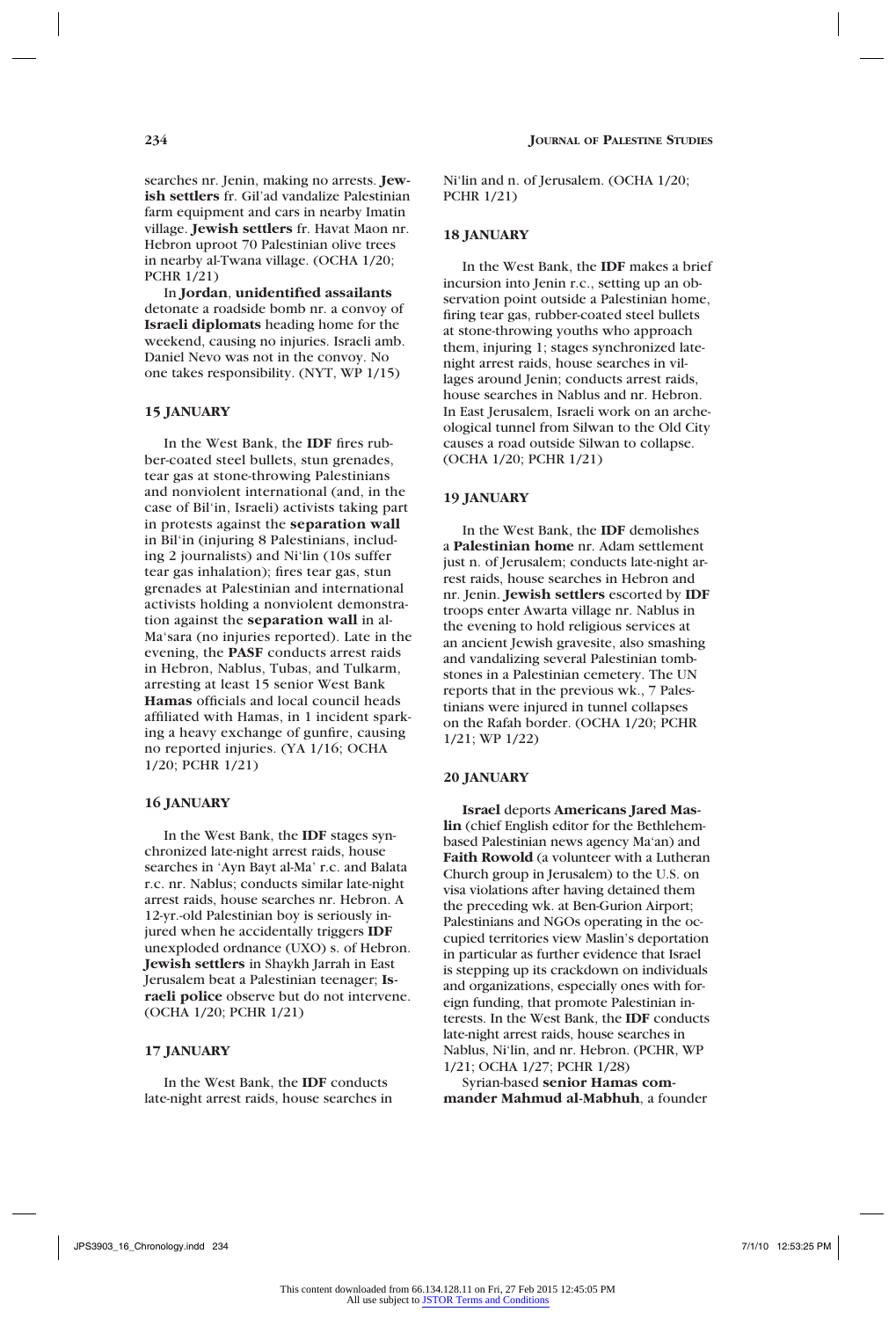of Hamas's Izzeddin al-Qassam Brigades, is found murdered in his hotel room in Dubai. Hamas accuses **Israel** of assassinating him, but Israel refuses to comment. (NYT, WP 1/30; JPI 2/11; NYT, WT 2/16) (see Quarterly Update for details)

# **21 JANUARY**

In the West Bank, the **IDF** conducts late-night arrest raids, house searches nr. Jenin, Ramallah. (OCHA 1/27; PCHR 1/28)

**U.S. special envoy George Mitchell** begins a 3-day visit to Israel and Ramallah in his latest effort to jumpstart the peace process. (WT 1/22) (see Quarterly Update for details)

# **22 JANUARY**

In the West Bank, the **IDF** fires rubbercoated steel bullets, stun grenades, tear gas at stone-throwing Palestinians and nonviolent international (and, in the case of Bil'in, Israeli) activists taking part in protests against the **separation wall** in Bil'in and Ni'lin (10s suffer tear gas inhalation at both sites); fires tear gas, stun grenades at Palestinian and international activists holding a nonviolent demonstration against the **separation wall** in al-Ma'sara (no injuries reported); fires rubber-coated steel bullets at Palestinians holding a nonviolent protest march fr. the outskirts of Ramallah to their agricultural lands that are now within a closed military zone surrounding Halamish settlement (4 are wounded); conducts latenight house searches in Ni'lin, making no arrests; conducts late-night arrest raids, house searches nr. Hebron. (OCHA 1/27; PCHR 1/28)

# **23 JANUARY**

**Israeli naval vessels** off the n. Gaza coast fire on Palestinian fishing boats, forcing them to return to shore. In the West Bank, the **IDF** conducts late-night arrest raids, house searches in Ni'lin. **Jewish settlers** fr. Brakha s. of Nablus attempt to raid nearby Iraq Burin village but are fended off by Palestinian residents; **IDF** troops intervene, firing rubber-coated steel bullets at Palestinians to disperse them (injuring 1 Palestinian). **Jewish settlers** fr. Halamish nr. Ramallah uproot 15 nearby Palestinian olive trees. (OCHA 1/27; PCHR 1/28)

# **24 JANUARY**

In the West Bank, the **IDF** conducts synchronized late-night house searches in and around Tubas, making no arrests; conducts similar late-night searches without making arrests in Bethlehem; conducts late-night arrest raids nr. Jenin. An **Israeli municipal court in Jerusalem** orders the **IDF** to pay more than \$117,000 in compensation to **Jewish settlers** from the illegal settlement outpost of Yad Ya'ir nr. Ramallah, which the IDF removed in 9/08; the judge rules that the IDF contravened a last-minute High Court order to delay demolition; the IDF says it will appeal. (HA 1/25; OCHA 1/27; PCHR 1/28)

# **25 JANUARY**

In the West Bank, the **IDF** makes latenight incursions into Jenin city and nearby Jalbun village, patrolling streets, but making no arrests. An **Israeli municipal court in Jerusalem** rules that **Jewish settlers** may take possession of the top floor of a **Palestinian home** in Aqabat al-Saraya in the Old City of Jerusalem (see Quarterly Update for details). (OCHA 1/27; PCHR 1/28; OCHA 2/4)

# **26 JANUARY**

**Israeli naval vessels** off the n. Gaza coast fire on Palestinian fishing boats, forcing them to return to shore. In the West Bank, the **IDF** conducts late-night arrest raids, house searches nr. Hebron, Nablus. **Jewish settlers** fr. Ma'on raid al-Twana village (see 1/14), clashing with Palestinian villagers; the **IDF** intervenes to protect the settlers, violently beating 1 Palestinian. (OCHA 1/27; PCHR 1/28)

### **27 JANUARY**

In the West Bank, the **IDF** makes a late-night incursion into Qalqilya, patrolling streets and randomly checking IDs, making no arrests; conducts late-night arrest raids and house searches in al-'Arub r.c., Bil'in, al-Fawar r.c. nr. Hebron, Nablus and nearby 'Ayn Bayt al-Ma' r.c., as well as nr. Jenin, Jericho. **Jewish settlers**  rally at the evacuated Homesh settlement site northwest of Nablus, throw stones at passing Palestinian vehicles, beat 1 local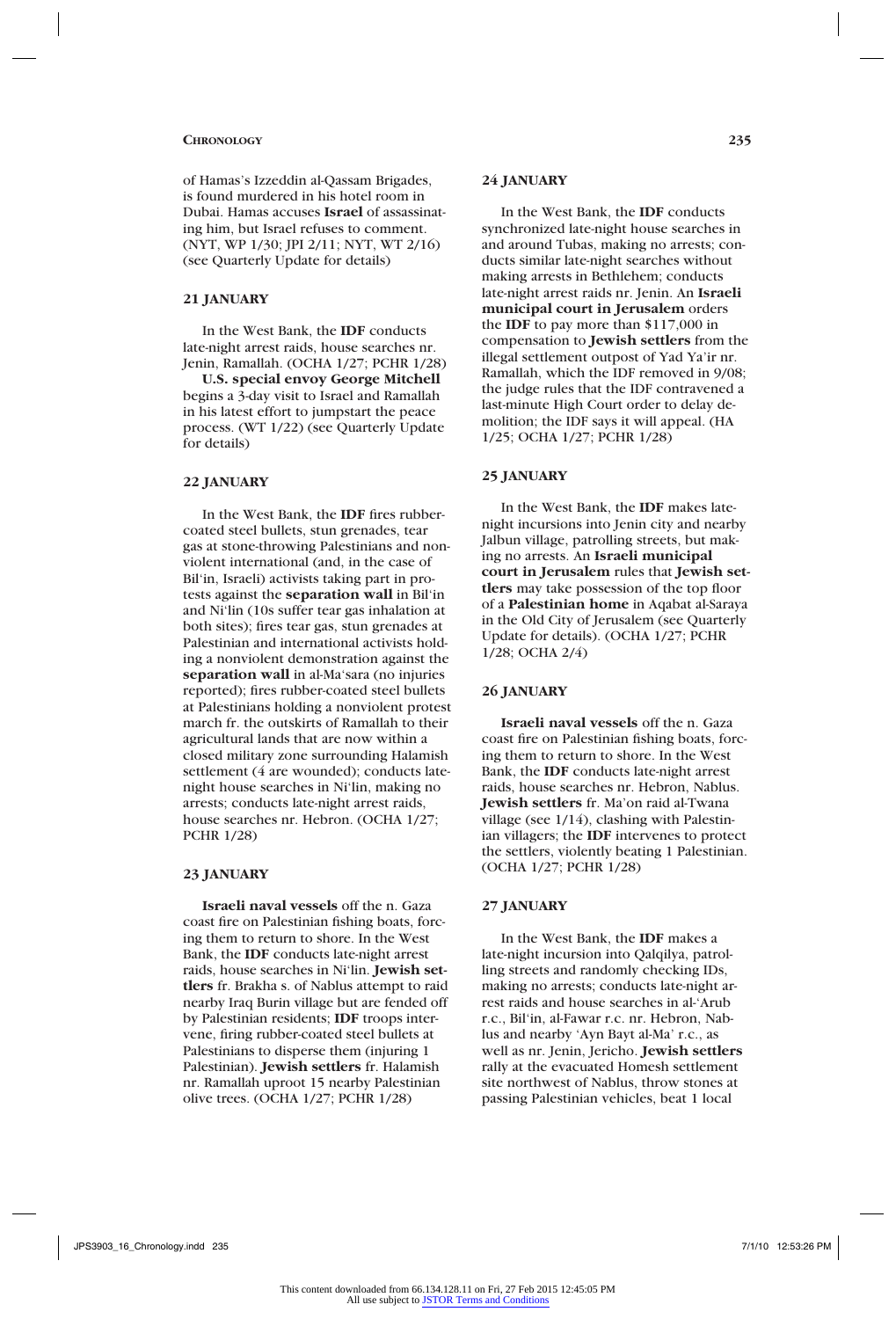Palestinian farmer. The UN reports that since 1/20, the **PASF** has arrested 6 aides to Hamas-affiliated Palestinian Council speaker 'Aziz Dwayk. (PCHR 1/28; OCHA, PCHR 2/4)

#### **28 JANUARY**

In the afternoon, **IDF** troops make an incursion into s. Gaza, leveling agricultural land 250 m fr. the border fence in Khuza village, firing on residential areas but causing no injuries. In the West Bank, the **IDF** fires tear gas, stun grenades to break up a tree-planting ceremony in Burin village attended by PA Agriculture Min. officials. The **IDF** also delivers military orders to several Palestinian families in Bayt Umar village nr. Hebron declaring 150 d. of village land as off-limits state-owned land; **Jewish settlers** fr. nearby Bet Ayn have repeatedly attempted to seize the same lands. (OCHA, PCHR 2/4)

In an interview with *al-Jazeera*, a **Ben-Gurion University doctoral student** shares his dissertation research on **Israel**'s confiscation and destruction of **Palestinian books during the 1948 war**. The researcher estimates that Israeli authorities collected 10,000s of Arabic books from Palestinian homes and towns conquered during the war, selling or giving away around half of them and destroying some 27,000 others as a "security threat" to the new state. Hebrew University was given 1,000s of the texts, some 6,000 of which are available through the university library, while 1,000s others may be in the library's warehouses, uncatalogued and inaccessible to the public. (al-Jazeera, YA 1/28)

# **29 JANUARY**

The **IDF** reports that 2 explosive devices apparently targeting Israeli naval vessels exploded off the Israeli coast, causing no damage or injuries; no group takes responsibility. In the West Bank, the **IDF** makes an afternoon incursion into Bayt Umar village, searching 4 houses, but making no arrests; fires rubber-coated steel bullets, stun grenades, tear gas at stonethrowing Palestinians and nonviolent international activists taking part in protests against the **separation wall** in Bil'in (10s suffer tear gas inhalation); seals the entrances to Ni'lin village so international

activists cannot take part in weekly demonstrations against the **separation wall**  there, then beats and fires rubber-coated steel bullets, tear gas, stun grenades at Palestinian protesters (several are injured); for a 2d time (see 1/22) fires rubber-coated steel bullets at Palestinians holding a nonviolent protest march fr. the outskirts of Ramallah to their agricultural lands that are now within a closed military zone surrounding Halamish settlement (10s suffer tear gas inhalation). Jewish settlers acting on a 1/25 municipal court ruling occupy the 2d floor of a Palestinian home in Aqabat al-Saraya in Jerusalem. (NYT 2/3; OCHA, PCHR 2/4)

### **30 JANUARY**

In the West Bank, the **IDF** makes an incursion into Bayt Umar for a 2d day, sealing entrances to the village, patrolling streets, and firing tear gas and stun grenades at stone-throwing Palestinian youths who confront them (injuring 1). Responding to IDF military orders issued on 1/28, **Bayt Umar residents** along with Israeli and international activists stage a nonviolent march to the 150 d. declared off-limits by the IDF to hold a tree-planting ceremony, but **IDF** troops block them. (OCHA, PCHR 2/4)

#### **31 JANUARY**

**IDF** troops on the c. Gaza border fire artillery shells at Gaza City's municipal waste treatment facility, causing no injuries but forcing employees to flee, disrupting service. In the West Bank, the **IDF**  conducts late-night arrest raids, house searches in Hebron and nr. Nablus. **Israeli minister without portfolio Benny Begin** attends the groundbreaking ceremony for a new settlement project to expand Bet Hagay settlement nr. Hebron, adding 10 new units; Begin stresses that government approval for the project was issued weeks before Netanyahu declared his 11/25 settlement freeze. **Jewish settlers** fr. Kiryat Arba accompanied by **IDF** forces enter al-Buqa'a village e. of Hebron to plant 200 trees as an initial step toward confiscating the land; when some 40 Palestinian residents attempt to block the settlers, the IDF imposes a closure and intervenes to drive them away and guard the settlers (beating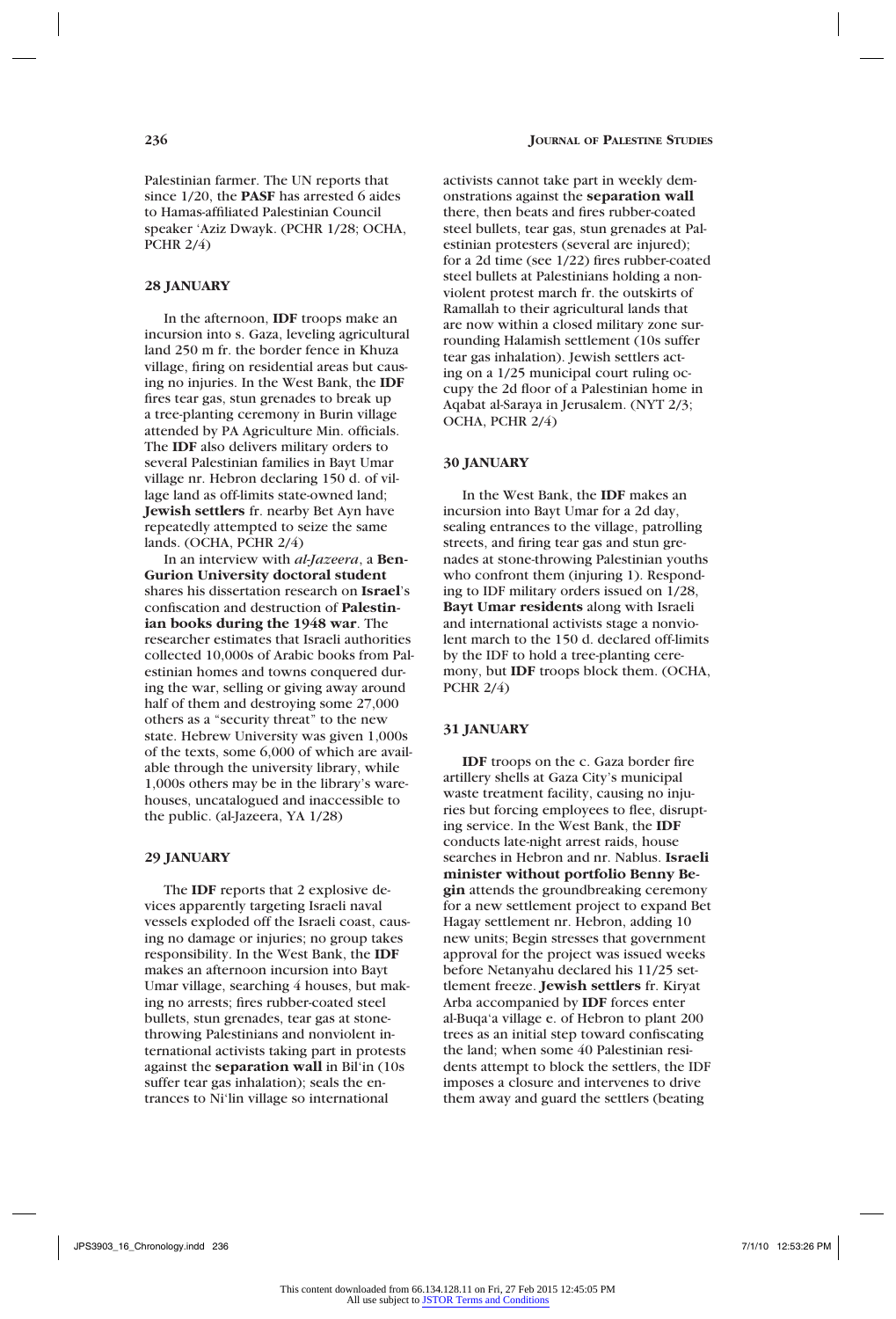and arresting 1 Palestinian teenager, injuring 4 other Palestinians. (OCHA, PCHR  $2/4$ )

#### **1 FEBRUARY**

**Israeli authorities** find 2 explosive devices washed up on Israeli beaches; no injuries are reported. **Islamic Jihad** says that, in cooperation with the **AMB** and **PRCs**, it released a total of 8 devices in Gaza's waters in retaliation for Israel's alleged assassination of Hamas cmdr. **Mabhuh**. The IDF says 2 explosions off the coast on 1/29 may be related. **IDF** troops on the Israeli side of the Erez crossing fire into the Erez industrial zone to drive away Palestinians searching the rubble for scrap metal. Later in the afternoon, **IDF** troops on the Gaza border e. of Gaza City fire on residential areas inside the Strip for no apparent reason, causing no injuries. In the West Bank, the **IDF** conducts late-night arrest raids, house searches in Dahaysha r.c. nr. Bethlehem and nr. Jenin. (NYT, WP, WT 2/3; OCHA, PCHR 2/4)

#### **2 FEBRUARY**

**Unidentified Palestinians** fire a **rocket** fr. Gaza into Israel, causing no damage or injuries. Late at night, the **IDF** carries out 6 air strikes on smuggling tunnels on the Rafah border and abandoned buildings at the destroyed Dahaniyya airport site, causing no reported injuries. Meanwhile, **Israeli naval vessels** fire on Palestinian fishing boats off the s. Gaza coast, then deploy small Zodiac boats to chase some fishermen, destroying or confiscating their nets. A smuggling tunnel collapses on the Rafah border killing **1 Palestinian**  civilian, injuring 3. The UN reports that since 1/27, another **2 Palestinians** have been killed in tunnel incidents (1 in a collapse, 1 by electrocution). In the West Bank, the **IDF** enters Khirbat Jabara village s. of Tulkarm in the morning, sealing the village, checking IDs, and stopping 10s of vehicles; troops withdraw in the evening, without making any arrests; conducts latenight arrest raids, house searches in Bil'in (targeting individuals involved in demonstrations against the **separation wall**) and Nablus. The UN reports that since 1/27, the **IDF** has removed 24 obstacles to Palestinian travel in Hebron district (21 earthen

mounds, 2 road blocks, 1 locked gate), noticeably improving Palestinian movement along Route 60 (550 manned and unmanned barriers are still in place across the West Bank). (HA, NYT, WP, YA 2/3; OCHA, PCHR 2/4)

PA PM **Fayyad** gives a major address at **Israel**'s annual Herzliya policy conference. Fayyad's 30-min. speech aims to explain the Palestinian historical narrative and stresses the need for a "political horizon" for Palestinian statehood. Israeli DM **Barak** addresses the same panel, focusing his comments on regional security threats. Both stress the importance of a 2-state solution, with Barak stating that Israel risks becoming "an apartheid state par excellence" if it does not accept Palestinian statehood. (WP 2/3; *Ma'ariv* 2/5)

#### **3 FEBRUARY**

For a 2d day, **unidentified Palestinians** fire a **rocket** fr. Gaza into Israel, causing no damage or injuries. In the morning, the **IDF** makes a brief incursion into Gaza to level land along the border fence e. of Jabaliya. In the West Bank, the **IDF** conducts late-night arrest raids, house searches nr. Hebron, Jenin. (JP, YA 2/3; PCHR 2/4; OCHA, PCHR 2/11)

#### **4 FEBRUARY**

In Gaza, an **International Committee of the Red Cross (ICRC)** jeep is damaged by a roadside explosion along a route nr. the Erez crossing; no injuries are reported. **Hamas** rejects speculation that the explosion was caused by a roadside bomb, alleging the jeep accidentally triggered IDF UXO fr. OCL; no group claims responsibility. The **IDF** makes a brief incursion into s. Gaza to level land in the no-go zone e. of Khan Yunis to clear lines of sight. In the West Bank, the **IDF** makes a rare daytime incursion into Bayt Ula village nr. Hebron, raiding a furniture company and arresting 2 Palestinians; stages 1 late-night arrest raid nr. Hebron, followed several hrs. later by synchronized arrest raids, house searches in 3 other villages nr. Hebron. **Jewish settlers** fr. Revava nr. Salfit bulldoze 50 d. of nearby Palestinian olive groves and agricultural land, fence off 24 d., block off 3 roads leading to the area, and install mobile homes to expand the settlement. **Jewish**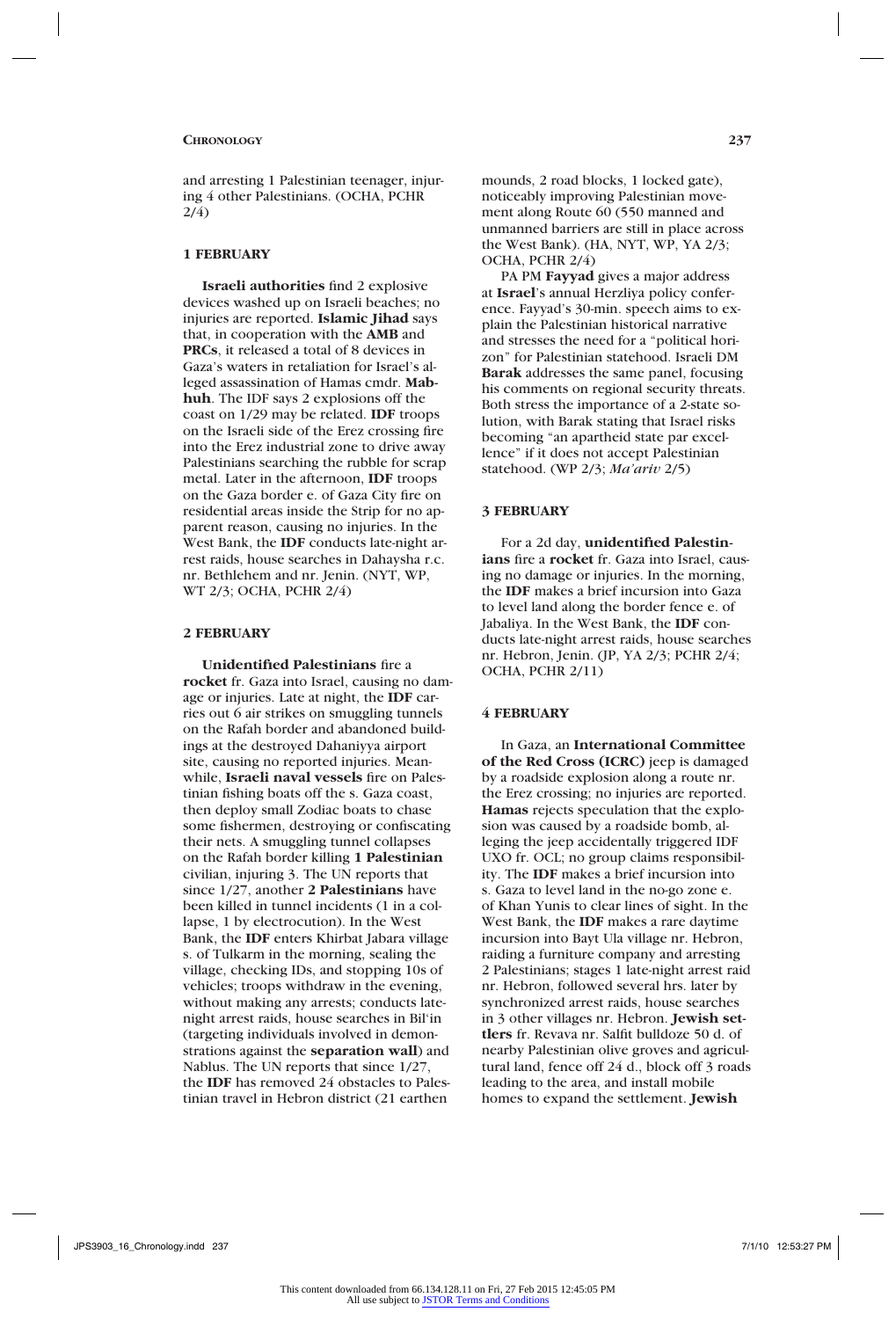**settlers** fr. Adi Ad nr. Nablus place 4 mobile homes on a nearby plot of Palestinian land to create a new settlement outpost. (WT 2/5; OCHA, PCHR 2/11)

#### **5 FEBRUARY**

In the West Bank, the **IDF** fires rubbercoated steel bullets, stun grenades, tear gas at stone-throwing Palestinians and nonviolent international activists taking part in protests against the **separation wall** in Bil'in and at peaceful Palestinian protesters demonstrating against planned land confiscations in Dayr Nizam and al-Nabi Salih both northwest of Ramallah (10s suffer tear gas inhalation at all 3 sites). **Jewish settlers** fr. Kiryat Arba and Harsina settlements nr. Hebron uproot 80 Palestinian-owned grapevines along a nearby settler-only bypass road. (OCHA, PCHR 2/11)

# **6 FEBRUARY**

In the West Bank, the **IDF** makes a rare daytime incursion into Bayt Umar village, 1 of the 4 Hebron-area villages raided on 2/4, setting up a checkpoint in the center of town and chasing away Palestinians; they withdraw after 3 hrs. without staging any raids or making any arrests. Late at night, the **IDF** raids an apartment building in al-Bireh nr. Ramallah that houses international activists working with the International Solidarity Movement, searching for individuals "known to have been involved in illegal riots that interfered with Israeli security operations [e.g., weekly **separation wall** protests]," checking visas and passports, and arresting 1 Spanish journalist and 1 Australian activist. The **PA** calls (2/7) the arrest raid a violation of the Oslo interim accords, which gave the PA full security and civil control of Ramallah. **Jewish settlers** fr. Brakha escorted by **IDF** troops attempt to enter Iraq Burin village; soldiers fire rubber-coated steel bullets, tear gas at 10s of Palestinians who try to block their entry, injuring 3. (OCHA, PCHR 2/11)

### **7 FEBRUARY**

**Unidentified Palestinians** fire a **rocket** fr. Gaza into Israel, causing no damage or injuries. **Israeli naval vessels** fire on Palestinian fishermen off the n. Gaza coast, halting and seizing 2 boats, holding 4 fishermen for several hrs. of questioning before releasing them. In the West Bank, **IDF** troops surround and seal Shu'fat r.c. nr. East Jerusalem in the evening, imposing a curfew. The **IDF** also makes a rare daytime incursion into Ithna village nr. Hebron, searching the home of a wanted Palestinian, without making any arrests; conducts late-night arrest raids, house searches nr. Jericho and in al-Bireh (including searching the home of al-Bireh's mayor, arresting his wife). (YA 2/7; WT 2/8; OCHA, PCHR 2/11)

### **8 FEBRUARY**

**Israeli Interior M Eli Yishai** grants retroactive approval to a 7-story settleroccupied building in the Palestinian neighborhood of Silwan in East Jerusalem that **Israel's High Court** ruled illegal in 7/09. **IDF** troops on the n. Gaza border nr. Bayt Hanun fire across the border to disperse a peaceful Palestinian demonstration against Israel's self-declared no-go zone inside the Gaza border (no injuries reported). In the West Bank, **IDF** troops covered by helicopters escort Israeli tax authorities into Shu'fat r.c. (sealed on 2/7), raiding 10s of homes and shops and several medical centers, arresting 60 Palestinians, and allowing tax authorities to confiscate furniture (see Quarterly Update for details). Troops fire rubber-coated steel bullets, tear gas, and stun grenades at stone-throwing Palestinians who confront them, injuring 2 Palestinian journalists. The IDF evacuates late at night. The **IDF** also sets up a checkpoint at the entrance of Khirbat Jabara s. of Tulkarm in the morning, sealing the village and leveling land around the new checkpoint; conducts late-night arrest raids, house searches in and around Jenin town and r.c., and nr. Hebron. (WT 2/10; PCHR 2/11; MNA 2/22)

#### **9 FEBRUARY**

In the West Bank, the **IDF** and **Israeli tax authorities** reenter Shu'fat r.c. (see 2/7–8), confiscating 10s of cars, arresting at least another 30 individuals (the UN puts the total number arrested at 92), and firing live warning shots at stone-throwing Palestinian youths who confront them, wounding a 14-yr.-old boy. The **IDF** also makes an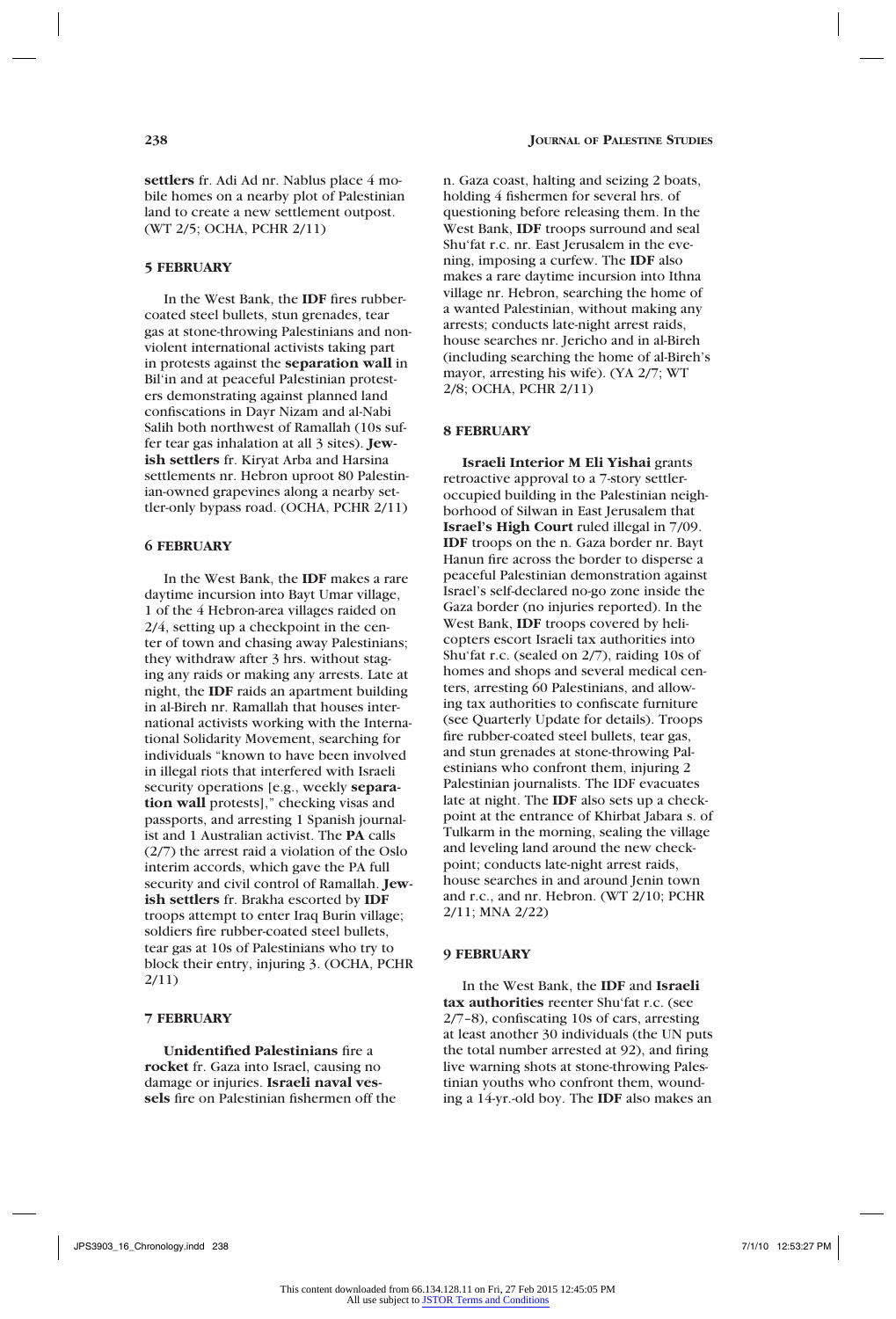incursion into Zayta al-Sha'rawiyya village northwest of Tulkarm to arrest 3 14-yr.-old Palestinian boys as they leave school for lunch. Some 50 **Jewish settlers** fr. Brakha attempt to drive 2 Palestinian shepherds off adjacent Palestinian land in Iraq Burin village; after stone-throwing villagers come to the shepherds' defense and drive off the settlers, settlement security guards return to the scene and open fire on the Palestinians, wounding 1. Late in the evening, **IDF**  troops on the n. Gaza border for unknown reasons open fire on an open area of the Bayt Lahiya beach, causing no damage or injuries. Almost simultaneously, the **IDF** carries out air strikes, and a drone fires a missile at the Dahaniyya airport site in s. Gaza, causing no reported injuries; **Israel** says the air strikes are in response to Palestinian rocket fire over the past several days (see  $2/2$ ,  $2/3$ ,  $2/7$ ), though no rocket fire was reported today. Soon after, **Israeli naval vessels** fire on a Palestinian boat off the n. Gaza coast, forcing it to return to shore. (OCHA, PCHR 2/11; MNA 2/22)

### **10 FEBRUARY**

In the morning, **IDF** troops on the n. Gaza border nr. Bayt Lahiya fire on Palestinians collecting scrap metal from destroyed sites nr. the border fence (no injuries are reported). In the West Bank, an **off-duty Palestinian policeman** (not in uniform) stabs, kills an **IDF soldier** parked in a jeep at a junction s. of Nablus in Israeli-controlled area C and is detained by an Israeli security guard from a nearby Jewish settlement; PA Pres. **Abbas** denounces the attack, urging Palestinians to participate only in nonviolent protests against Israel. In response, the **IDF** raids, searches several Palestinian houses and the assailant's home in al-Khiljan village southwest of Jenin, confiscating computers and cell phones, and arresting 6 Palestinians, including 4 of his brothers. The **IDF** also fires rubber-coated steel bullets, tear gas to disperse Palestinians and international activists planting 500 olive trees on Palestinian land slated for Israeli confiscation in Bayt Umar village nr. Karme Tzur settlement; levels Palestinian land nr. Bayt Sahur for construction of an IDF observation post; conducts late-night arrest raids, house searches in Bethlehem, Jalazun r.c. nr. Ramallah (arresting 20 Palestinians, all between the ages of 15 and 18), and nr.

Hebron. (NYT, OCHA, PCHR, WP 2/11; OCHA, PCHR 2/18)

### **11 FEBRUARY**

Early in the morning, **IDF** troops on the Gaza border e. of Gaza City open fire and direct artillery strikes on armed Palestinians operating nr. Juhur al-Dik village, killing **1 armed Palestinian** and hitting a Palestinian home and lightly injuring 3 girls (ages 5–12), then making a brief incursion 400 m into the area. Around the same time, **IDF** troops on the n. Gaza border nr. Bayt Lahiya make a brief incursion to arrest 6 Palestinians collecting scrap material fr. destroyed homes and a brick factory nr. the border (they are released after 12 hrs. of questioning). Several hrs. later, the **IDF** makes an air strike on Gaza killing **Islamic Jihad mbr. Faris Jabir**, who Israel claims was part of a squad preparing an attack on the Qarni border crossing. (Palestinians notably do not claim his death as an assassination.) In the West Bank, the **IDF** bulldozes 6 wells and 5 agricultural storehouses nr. the **separation wall** northwest of Hebron, confiscating electrical generators and irrigation equipment. Two yrs. after **Israel's High Court** ruled that a section of the **separation wall** in Bil'in must be rerouted, the **IDF** begins work to move the barrier; residents welcome the change but stress that it falls far short of their demands that the wall be removed altogether. (NYT, WT 2/12; NYT 2/13; OCHA, PCHR 2/18)

#### **12 FEBRUARY**

In the West Bank, a **41-yr.-old Palestinian** crosses paths with 6 **IDF** soldiers on foot patrol in the center of Hebron who order him to halt; when he keeps walking, a soldier shoots him in the leg, and when he hobbles away seeking cover, the entire patrol opens fire hitting him 5 times; the soldiers prevent paramedics from treating him at the scene, pulling him into an armored personnel carrier; the IDF later reports that he died.

The **IDF** fires rubber-coated steel bullets, stun grenades, tear gas at stonethrowing Palestinians and nonviolent international activists taking part in protests against the **separation wall** in Bil'in (10s suffer tear gas inhalation); fires live ammunition, rubber-coated steel bullets,